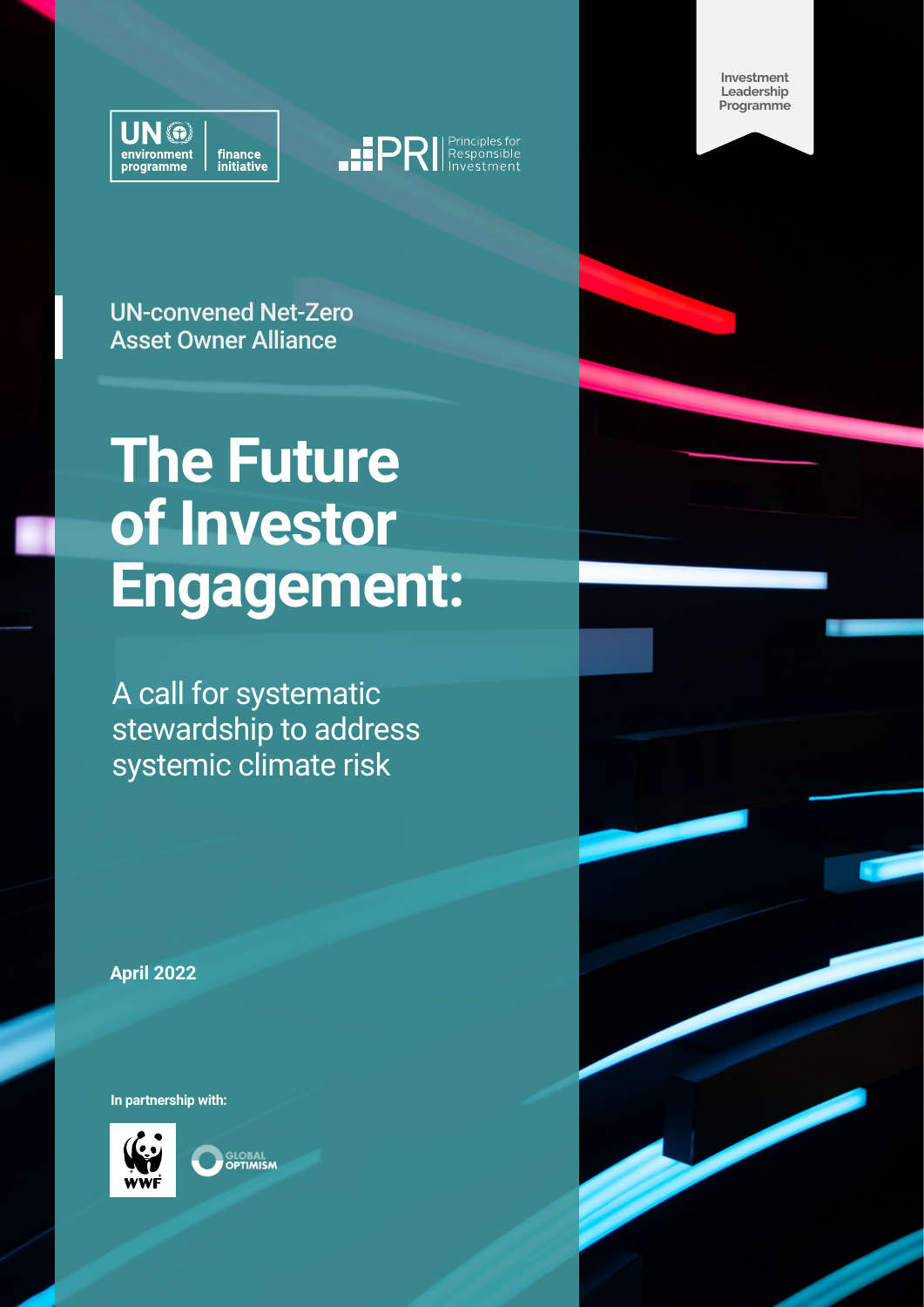This discussion paper was written by the Engagement Track Co-Leads of the UN-convened Net-Zero Asset Owner Alliance: Jake Barnett (Wespath Benefits and Investments) and Patrick Peura (Allianz Investment Management SE).

The Alliance would also like to express its gratitude to the following reviewers/commentators: Adam Matthews (Church of England Pensions Board), Antje Stobbe (Allianz Global Investors), Ben Pincombe (Principles for Responsible Investment), Carina Silberg (Alecta), David Zellner (Wespath Benefits and Investments), Dr. Prof. Heiner Schanz (University of Freiburg), Edward Baker (Principles for Responsible Investment), Edward Mason (Generation Investment Management LLP), Eliya Devay (Net-Zero Asset Owner Alliance Secretariat), Emmet McNamee (Principles for Responsible Investment), Hamish Stewart (Principles for Responsible Investment), Jascha Tutt (Allianz SE), Jérôme Tagger (Preventable Surprises), John Hoeppner (LGIM America), John Scott (Zurich Insurance Group), Laura Devenney (Boston Trust Walden), Mark Van Clieaf (Future Zero), Meredith Block (PIMCO), Morgan LaManna (Ceres), Nili Gilbert (The David Rockefeller Fund), Peter Sandahl (Nordea Life & Pensions), Ryan McQueeney (Wespath Benefits and Investments), Sarah Kemmit (Net-Zero Asset Owner Alliance Secretariat), Stephanie Lavallato (Interfaith Center on Corporate Responsbility), Sue Reid (Global Optimism), Thomas Liesch (Allianz SE), Thomas O'Neill (Universal Owner Initiatives), Travis Antoniono (CalP-ERS), Udo Riese (Allianz Investment Management SE), Valeria Piani (The Phoenix Group), and multiple reviewers from Caisse de dépôt et placement du Québec.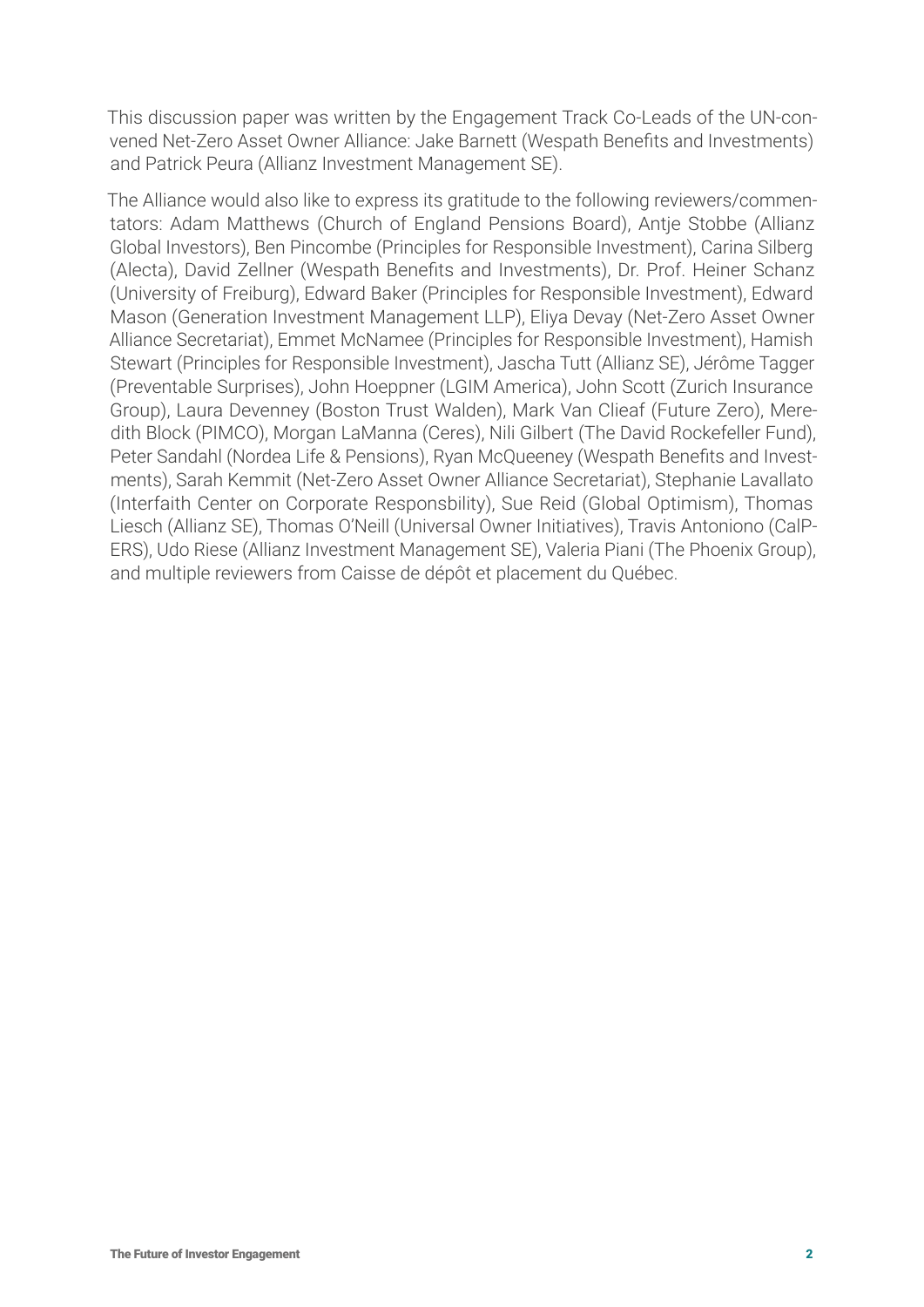## **Contents**

| 1.               |       |                                                                            |  |
|------------------|-------|----------------------------------------------------------------------------|--|
|                  | a.    |                                                                            |  |
|                  | b.    |                                                                            |  |
|                  | C.    |                                                                            |  |
|                  | $d$ . |                                                                            |  |
| 2.               |       |                                                                            |  |
|                  | a.    |                                                                            |  |
|                  | $b$ . |                                                                            |  |
| 3.               |       |                                                                            |  |
|                  | a.    | Asset owner action to increase asset manager ambition and accountability26 |  |
|                  | h     |                                                                            |  |
| $\overline{4}$ . |       |                                                                            |  |
| 5.               |       |                                                                            |  |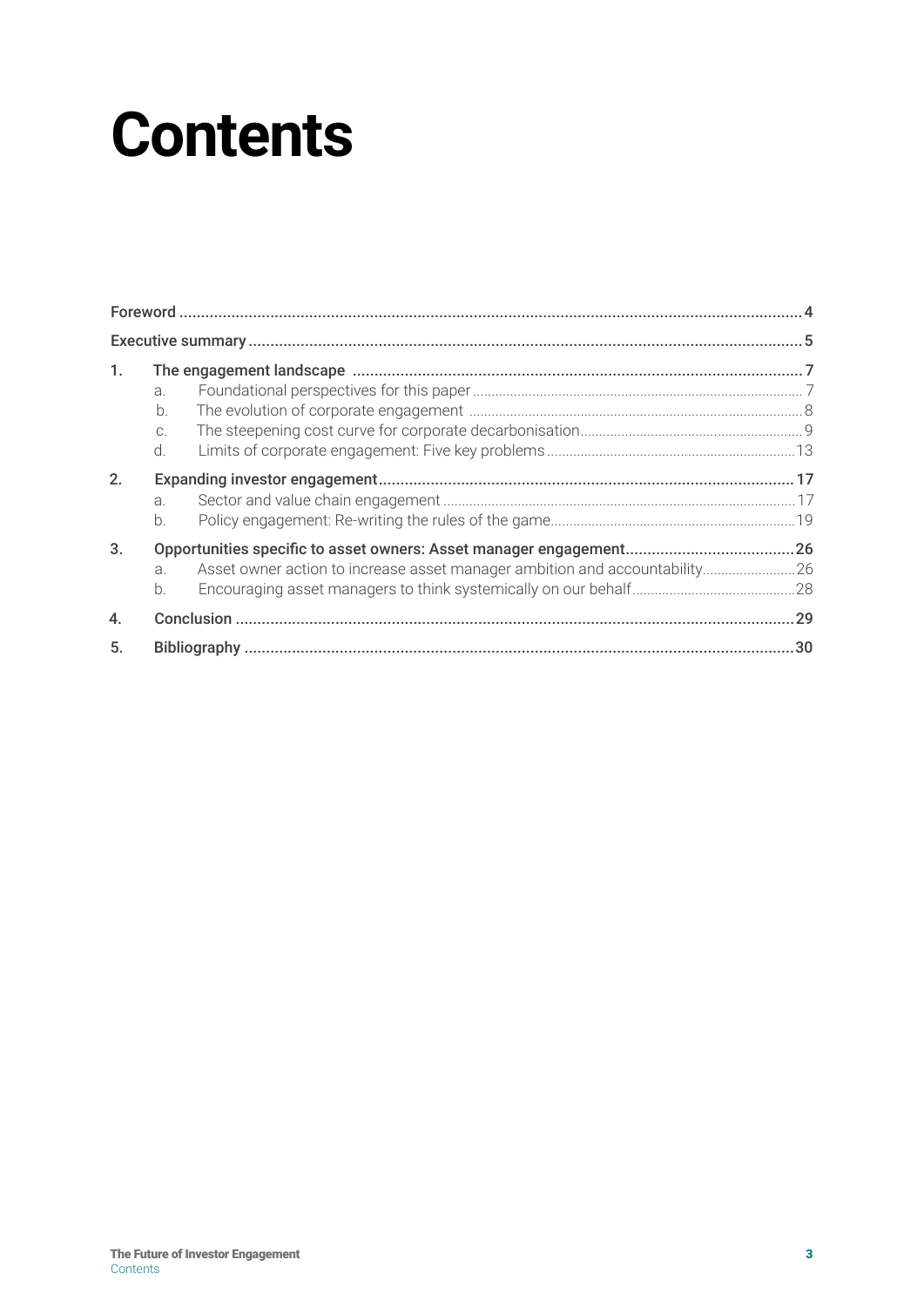## <span id="page-3-0"></span>**Foreword**

Conducting stewardship activities within investment portfolios is one of the most direct levers that investors can use to achieve real-world decarbonisation. We define stewardship as a broad array of tools that investors have for influencing the real economy, with a focus on public discourse, proxy voting, and engagement. The Principles for Responsible Investment (PRI) defines engagement as a practice that "primarily refers to an investor (or an engagement service provider) communicating with current or potential investees/issuers (such as companies) to improve ESG practices, sustainability outcomes or public disclosure" (Belsom et al., 2021).

The Net-Zero Asset Owner Alliance has a core commitment to use engagement to further our collective goals, and many Alliance members have experience using corporate engagement to drive decarbonisation outcomes. To have an effective conversation on what role corporate engagement can play in societal decarbonisation, we believe investors must first recognise the bounds of corporate engagement, including those established by the proverbial rules of the game set by economic and policy incentives that companies must operate within. By not transparently acknowledging the rules of the game and the bounds of what can be achieved via corporate engagement, as argued by sustainability economist and investor Duncan Austin, investors risk over-allocating resources to "Voluntary Market-Led" strategies and thereby diverting resources from contributing to needed structural policy and economic change (Austin, 2021).

The Alliance Engagement Track has a particular focus on enabling asset owners to leverage their unique position and engage their asset managers on aligning to their customers' long-term interests. We will continue to develop material and quidelines that enable our members to effectively engage their asset managers. Extending beyond the Alliance, in this paper we issue the following three critical calls for all investors to expand their climate stewardship activities.

- **1.** Investors should identify opportunities in their current stewardship practices to address systemic risk. This includes developing processes and providing resources that support systematic stewardship activities like engagement, proxy voting, and public discourse.
- **2.** Investors should pursue new means of direct collaborative engagement such as sector/value chain engagement and asset manager engagement.
- **3.** Investors should work to influence the rules of the game to enable a transition to net zero through policy engagement, in collaboration with other stakeholders.

**Jake Barnett** (Wespath Benefits and Investments) and **Patrick Peura** (Allianz Investment Management)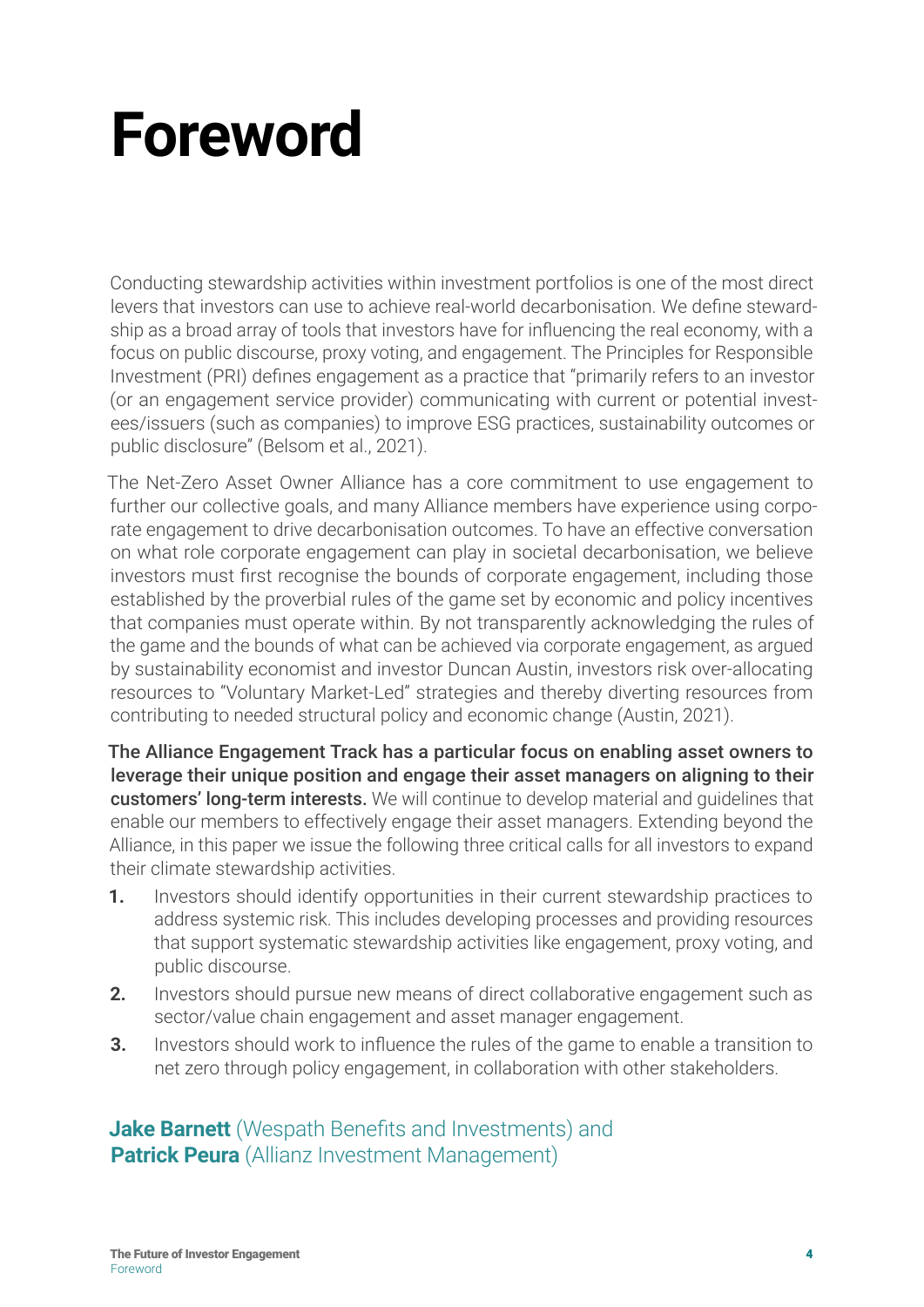## <span id="page-4-0"></span>**Executive summary**

Institutional investors have responded with increasing urgency to the financial risks that climate change poses to investment portfolios. For climate-aware asset owners, these financial risks include existential risks to the core business functions of ensuring retirement security and/or providing affordable insurance products. This response has manifested in the steady increase of investor net-zero commitments.

Transitioning an investment portfolio to net-zero greenhouse gas emissions reduces the risks resulting from physical or transitional disruption caused by climate change. In particular, the mobilisation of capital to finance the transition to net zero is one of the financial sector's key roles. However, if this transition of investment portfolios is completed by capital reallocation alone, it does little to support real-world decarbonisation directly and thus does not mitigate the existential risk of climate change. Facilitating the net-zero transition in the real economy requires that investors also actively support decarbonisation efforts through engagement with companies and their stakeholders.

To date, investors have primarily focused on corporate engagement with publicly listed companies, using tools such as dialogue and proxy voting. Corporate engagement efforts have demonstrated many successes in raising climate ambitions in the business community and securing company commitments within the bounds of the current policy framework and business environment.

However, corporate engagement becomes increasingly less effective when the business case for the requested action is impractical, uneconomic, or uncertain. This is often the case for companies in hard-to-abate sectors. When the decarbonisation needed is not technologically feasible, lacks sufficient economic incentives, or lacks stable, predictable, and reliable policy frameworks to build a business case – it will not materialise at scale through corporate engagement alone. Therefore, society should not rely solely on corporate engagement to deliver outcomes that meet 1.5°C investor ambitions, while companies are incentivised otherwise.

This paper provides an overview of the climate engagement landscape and expounds five limits that bound the ability of corporate engagement alone to catalyse the systemic change necessary for decarbonising the real economy on its own. These limits are:

- **1.** The significant resources needed for effective corporate engagement
- **2.** A narrow, single company focus
- **3.** The inefficiencies of focusing on voluntary, company-by-company disclosure
- **4.** An uneven investor focus across companies and asset classes
- **5.** The boundaries set by the rules of the game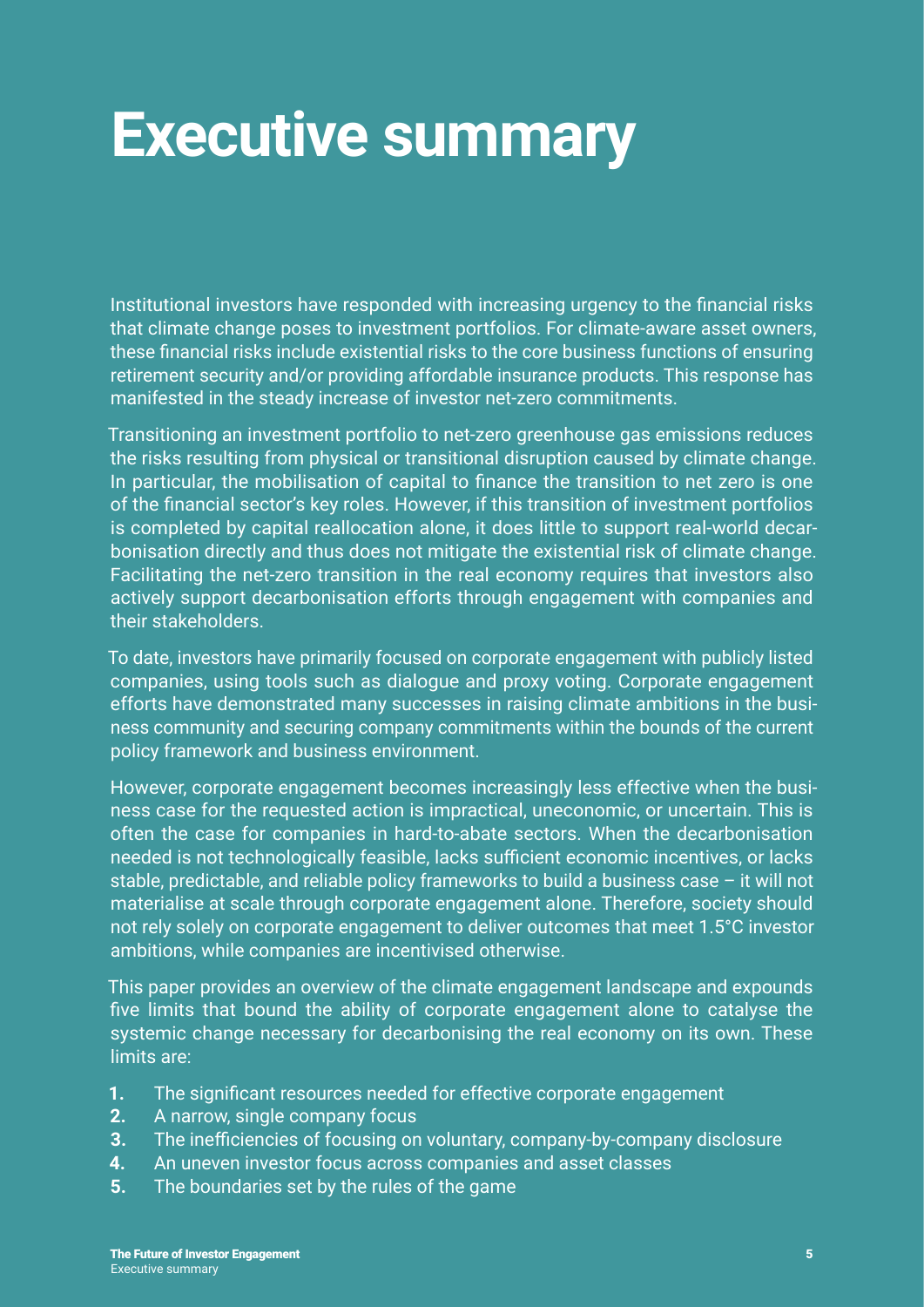By recognising these limitations of corporate engagement, investors committed to real-economy decarbonisation can address them by expanding the breadth of their efforts with **increased efforts in sector/value chain engagement, policy engagement, and asset manager engagement.** The added value of each of these approaches is discussed below.

- **Sector/value chain engagement** increases investors' abilities to support solutions across industries. It is often more efficient for companies and investors to address Limits 1 and 2 through sector/value chain engagement. Additionally, it helps investors identify systemic economic, technological, and/or regulatory hurdles obstructing decarbonisation processes, which sets the foundation for policy engagement.
- **Policy engagement** is a critical indirect lever for investor action through which investors lend their voice, alongside other stakeholders, in calling for action from policymakers to address the technological and regulatory hurdles preventing decarbonisation at sufficient speed. This helps address Limits 3, 4 and 5 of corporate engagement.
- **Example 2 Asset manager engagement with asset owners** is pivotal to ensure asset managers align their stewardship activities and public messaging with asset owners' longterm interests. This alignment asks asset managers to represent, as fiduciaries, that climate risk is not only a systemic financial risk to portfolios but an existential risk to the fundamental businesses of their asset owner clients.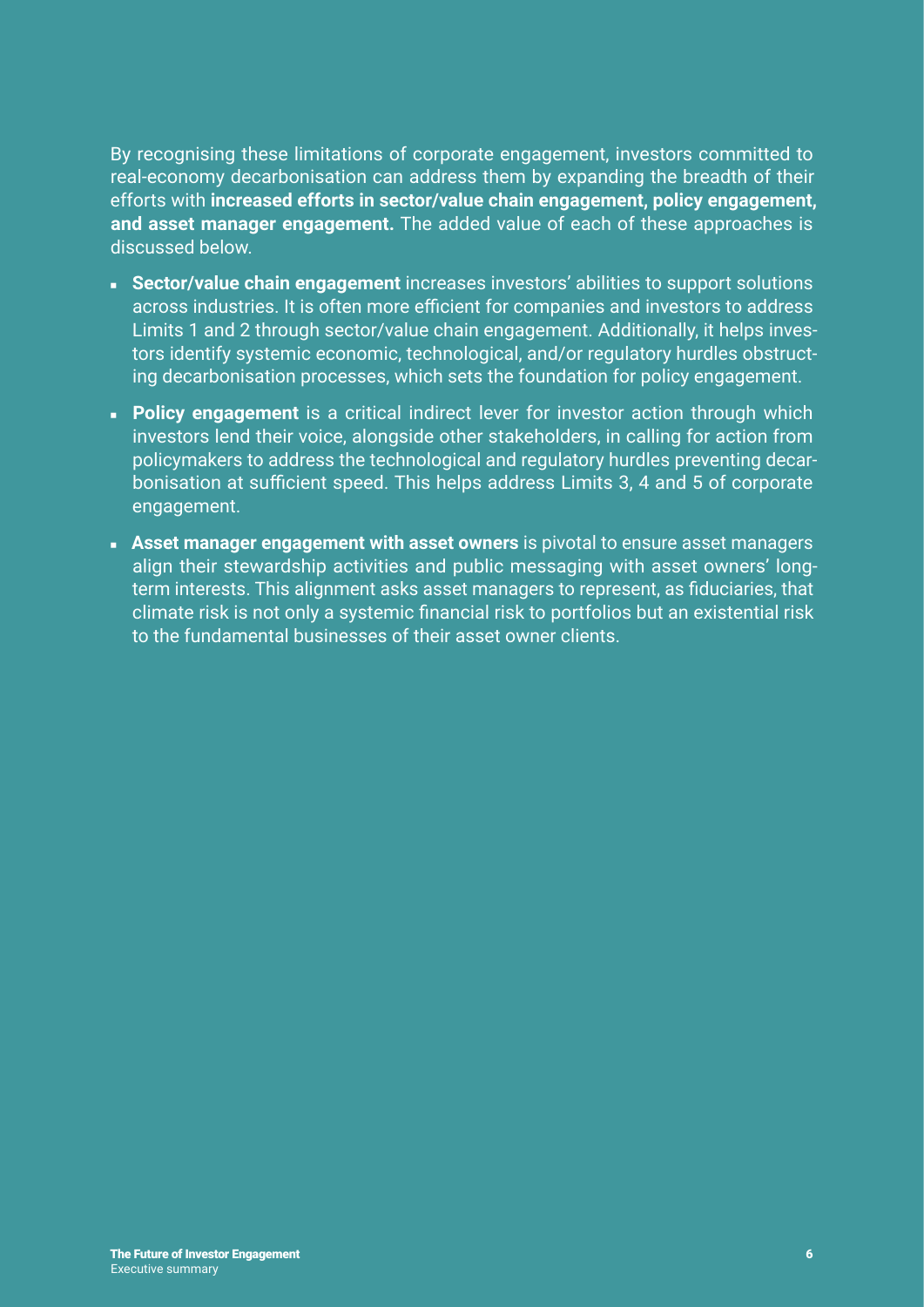## <span id="page-6-0"></span>**1. The engagement landscape**

### **a. Foundational perspectives for this paper**

This paper primarily focuses on investors that share our commitment to decarbonisation in the real economy and limiting global warming to a maximum 1.5°C with low/no overshoot. While capital allocation has a valuable role in investors' alignment with the transition, this paper focuses on how to effectively use engagement and stewardship to accelerate alignment with a 1.5°C aligned future. Examples mostly come from public equity asset class stewardship, although the principles relevant to systematic stewardship across various asset classes are laid out. This reflects the reality that public equity accounts for most investor engagement to date. While there are different time horizons, incentives, and levers available to investors in different asset classes and geographies, there is a unifying imperative: capital invested for diversified long-term asset owners must be stewarded in a manner which is congruent with our systemic interest in mitigating the worst impacts of climate change and enabling an orderly transition to a net-zero future.

Further research and dialogue from fixed income and alternative asset class investors on how they can most effectively contribute to the engagement ecosystem that we describe would be welcome. We also recognize that the observations made in this paper are primarily from developed markets, and we therefore welcome further research and dialogue related to Emerging and Developing Economies (EMDEs).

By calling for investors in more asset classes and geographies to increase their involvement, we seek to add **more breadth** to the engagement community. By calling for engagement activities to move beyond corporate engagement to influence sector/value chains and policy, we seek **more depth** to the engagement community. In circumstances where investor mechanisms for corporate engagement are limited, such as with stateowned enterprises, we further emphasise the need to add depth to investor stewardship strategies.

These different forms of engagement will help enrich an investor's understanding of the systemic risks and opportunities posed by a transition to net zero, ultimately leading to better long-term investment decision-making.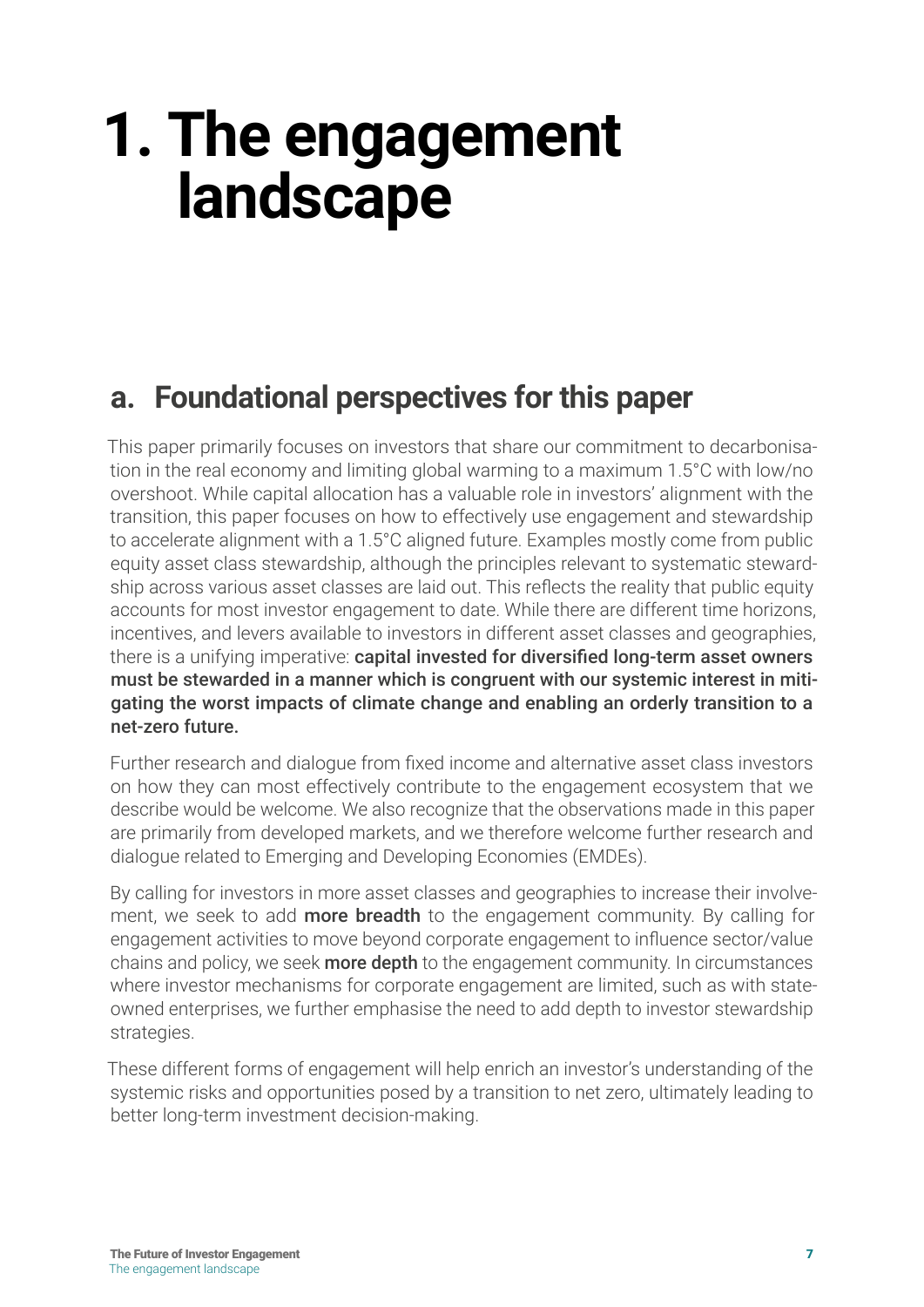### <span id="page-7-0"></span>**b. The evolution of corporate engagement**

As stated, the most common form of engagement for investors, including asset owners, is corporate engagement with publicly listed companies. In recent years, engagements have increasingly focused on environmental, social, and governance (ESG) considerations. In fact, a Harvard survey of senior executives at institutional investors found that ESG "was almost universally top of mind" (Eccles & Klimenko, 2019).

Corporate engagement has been, and will continue to be, an integral form of investment stewardship and one of the most direct levers for influencing change. Corporate engagement can drive important incremental change within the economy as a whole and can sometimes catalyse dramatic change within single companies. It can also maintain company accountability to investors and broader stakeholders on many key ESG topics (Ceres et al., 2019). In describing corporate engagement throughout the paper, we intend to cover both bilateral and collaborative engagement. We generally consider collaborative engagement as often the more efficient of the two (Freshfields Bruckhaus Deringer, 2021).

Regarding climate issues, the most prominent current example of collaborative corporate engagement is Climate Action 100+ (CA 100+), which now includes over 600 cooperating investors representing US \$65 trillion. CA 100+ has made significant progress by bringing many investor voices into targeted collaborative dialogues with high-emitting companies on the need to align their businesses with a net-zero future. This type of coordinated engagement aligns with the principles of common goals and collaborative action espoused as best practices by PRI's Active Ownership 2.0 (Peres Da Costa & Chandler, 2019).

The impact of CA100+ is a powerful example of how corporate engagement, executed collaboratively, can speed up climate action and empower net-zero commitments from companies. The landscape of corporate climate engagement and stewardship is also strengthening rapidly. For example, the Climate Action 100+ Net-Zero Company Benchmark and its rigorous analysis of company alignment to net zero in line with 1.5°C has enhanced the consistency and clarity of expectations of companies. Investors can now employ the Net-Zero Company Benchmark to hold companies accountable when the measured pace of change at the company does not meet expectations. For instance, investors utilising the Net-Zero Company Benchmark can systematically integrate company scores into stewardship approaches; low scores inform escalation strategies such as votes for or against directors, climate resolutions, and/or transition plans.

The initial results from the Net-Zero Company Benchmark demonstrated that there remains a sizable gap between what is needed to achieve net zero and current company action. In unveiling the first round of results for the benchmark, CA 100+ stated that "companies are increasingly making ambitious climate commitments, but now need to deliver" (Climate Action 100+, 2022).

The evolution in climate stewardship, demonstrated by CA 100+ and others, is a distinctly positive development that underlines that corporate engagement will remain necessary for investors seeking rapid corporate action on reducing emissions. However, corporate engagement alone cannot achieve the rapid and unprecedented change needed to achieve real-world decarbonisation.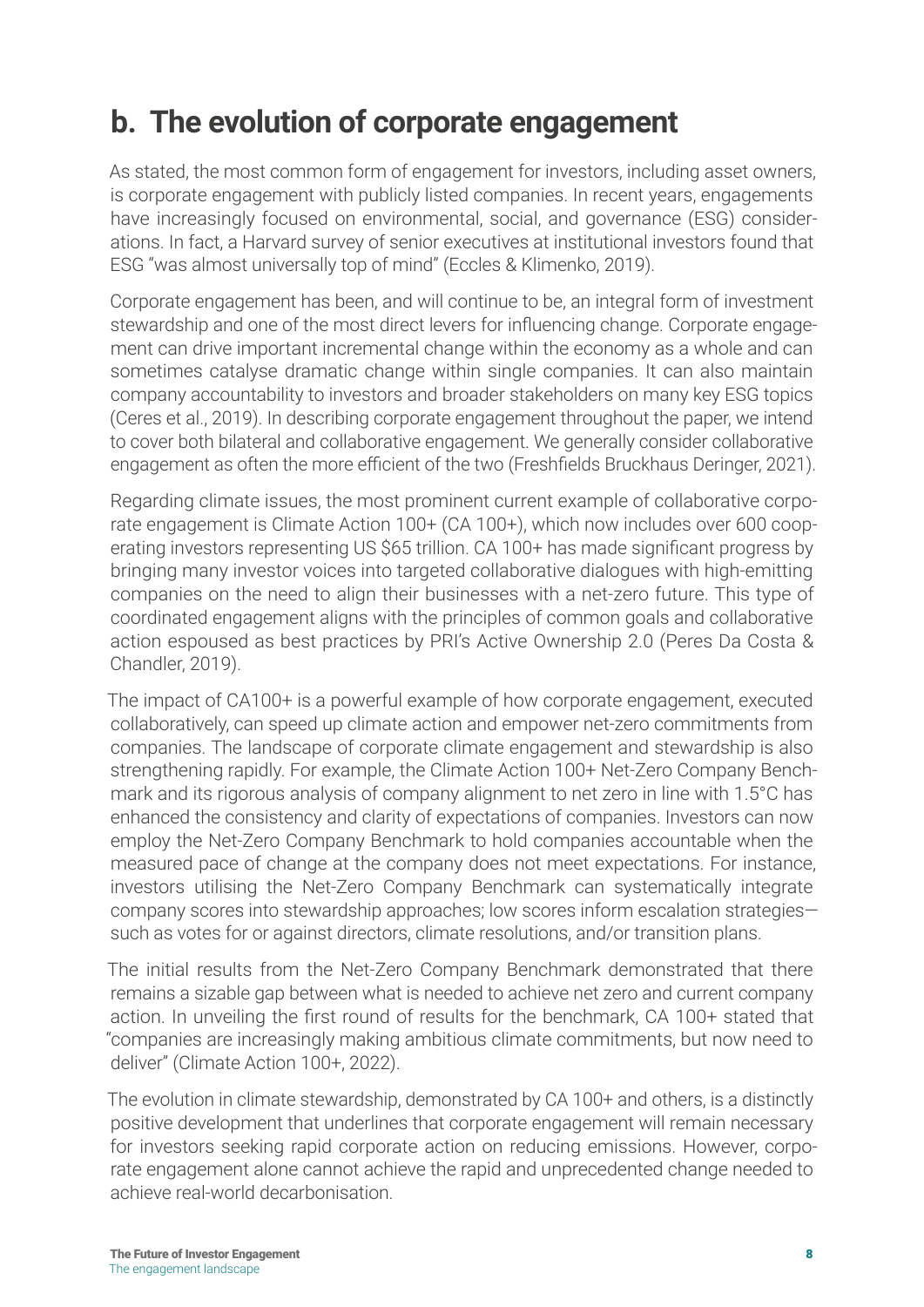### <span id="page-8-0"></span>**c. The steepening cost curve for corporate decarbonisation**

The premise of corporate climate engagement is that investors call on companies to do more to reduce their emissions. In many cases, companies have already acted on opportunities to reduce emissions that also improve their short-term profitability. This is the same assumption made by many economists in their discussions of marginal abatement cost curves. Olivier Elamine, CEO of German property firm Alstria, was quoted in *Responsible Investor*, describing his experience with this phenomenon in investor outreach:

**When I have a shareholder phone me and say: "There's low-hanging fruit and it would improve your returns", my feedback is: "That's not managing ESG, it's just managing my business. If I manage my business properly, I should already be doing all this business-friendly stuff to reduce emissions because it's a no-brainer".**

#### **Oliver Elamine as cited in Robinson-Tillet, 2021**

After companies tackle these "no-brainer" emission reductions, holding all else equal, any new emission abatement efforts come at an increasing marginal cost. We depict this in a simplified manner with the steepening curve in Figure 1.



**Figure 1: The Steepening Decarbonisation Cost Curve**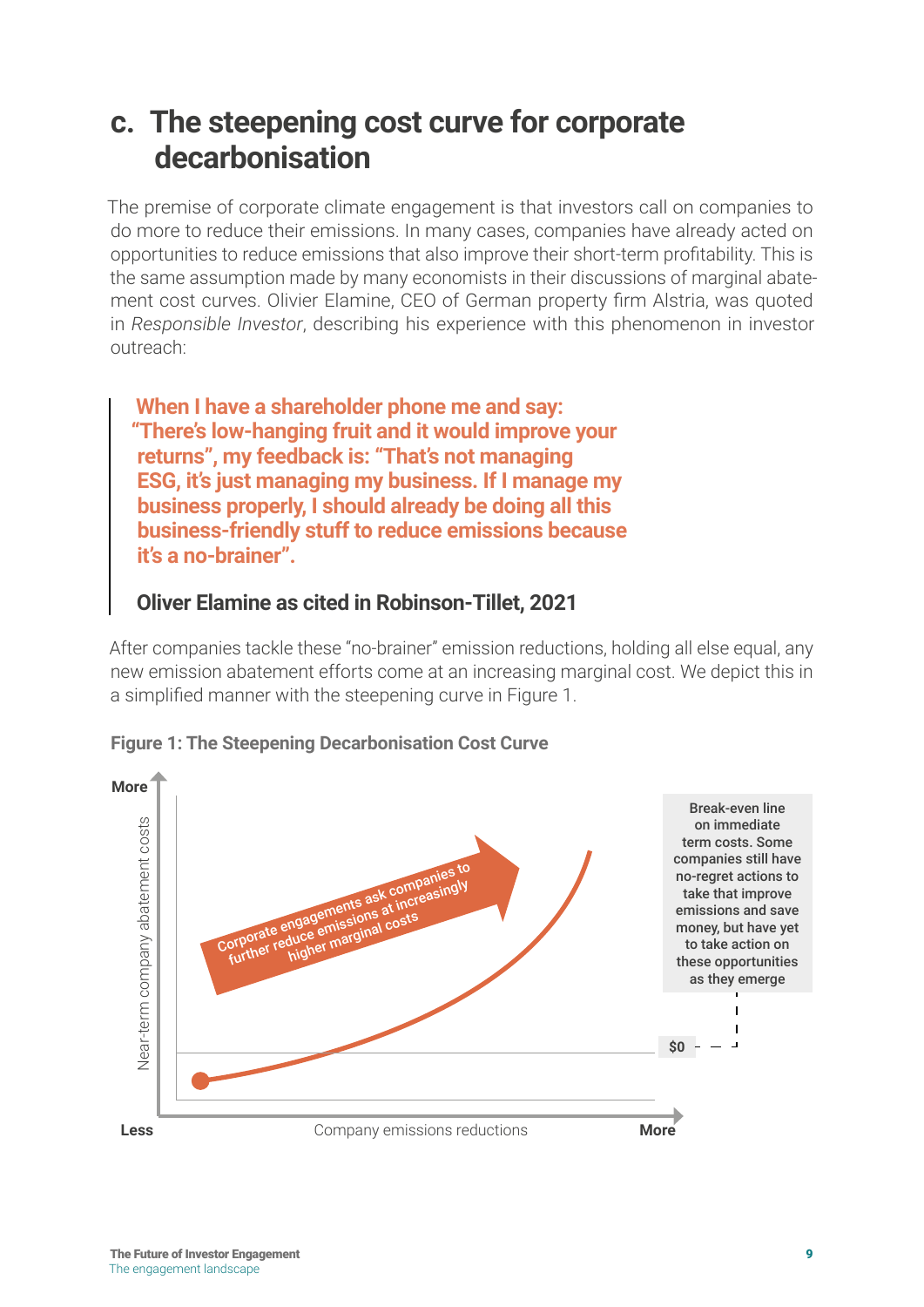Corporate engagement asks companies to further reduce emissions at increasingly higher marginal cost.

Despite increasing costs after "no-regret" efforts below the break-even line are exhausted, there are still compelling long-term strategic reasons for why companies should seek to position themselves as climate leaders. Company action on ESG issues, and climate specifically, can improve branding, reduce reputational risk and strongly bolster a company's social license to operate (Henisz & Nuttall, 2019). In the longer term, it may benefit the company to position itself against higher-emitting competitors and reduce its transition risks from policies and regulations that are expected to internalise carbon costs. In addition to addressing transition risks, companies will benefit in the mid- and long term by hardening their assets and business models against climate change induced physical risks that the Intergovernmental Panel on Climate Change (IPCC) has warned are "widespread, rapid, and intensifying" (IPCC, 2021). Finally, by clearly signalling support for the transition to net zero through their own public discourse and strategic positioning, companies not only provide momentum, but also an important indicator of readiness, to other stakeholders that are necessary to bring about the systemic changes for 1.5°C alignment—especially policymakers and regulators.

The initial results from the Climate Action 100+ benchmark indicate that there are still a multitude of opportunities for companies to increase their alignment with net zero through "no-regret"' efforts. However, as companies take steps to decarbonise and start to move up the ever-steepening cost curves, investor requests for additional emission reductions are met with increasing resistance. Without quantifying an exact point on this curve, which would differ even among peers in the same sector, it follows that companies will inevitably hit a boundary where they can no longer justify going further. These boundaries are set by the economic and technological feasibility of emission reductions within a sector and the incentives, or lack thereof,**1** set by the regulations and policy framework(s) that companies operate within. These regulations and policy frameworks are the proverbial "rules of the game." Unfortunately, the rules of the game are not always designed to incentivise decarbonisation.

<sup>1</sup> The most obvious example of a lack of incentives that is slowing decarbonisation is the absence of a carbon price. Without pricing the carbon externality (explicitly or implicitly), the global market relies on 'soft' and voluntary incentives, which do not suffice, as argued by the Alliance in the [Discussion Paper on Governmental](https://www.unepfi.org/publications/discussion-paper-on-governmental-carbon-pricing/)  [Carbon-pricing](https://www.unepfi.org/publications/discussion-paper-on-governmental-carbon-pricing/).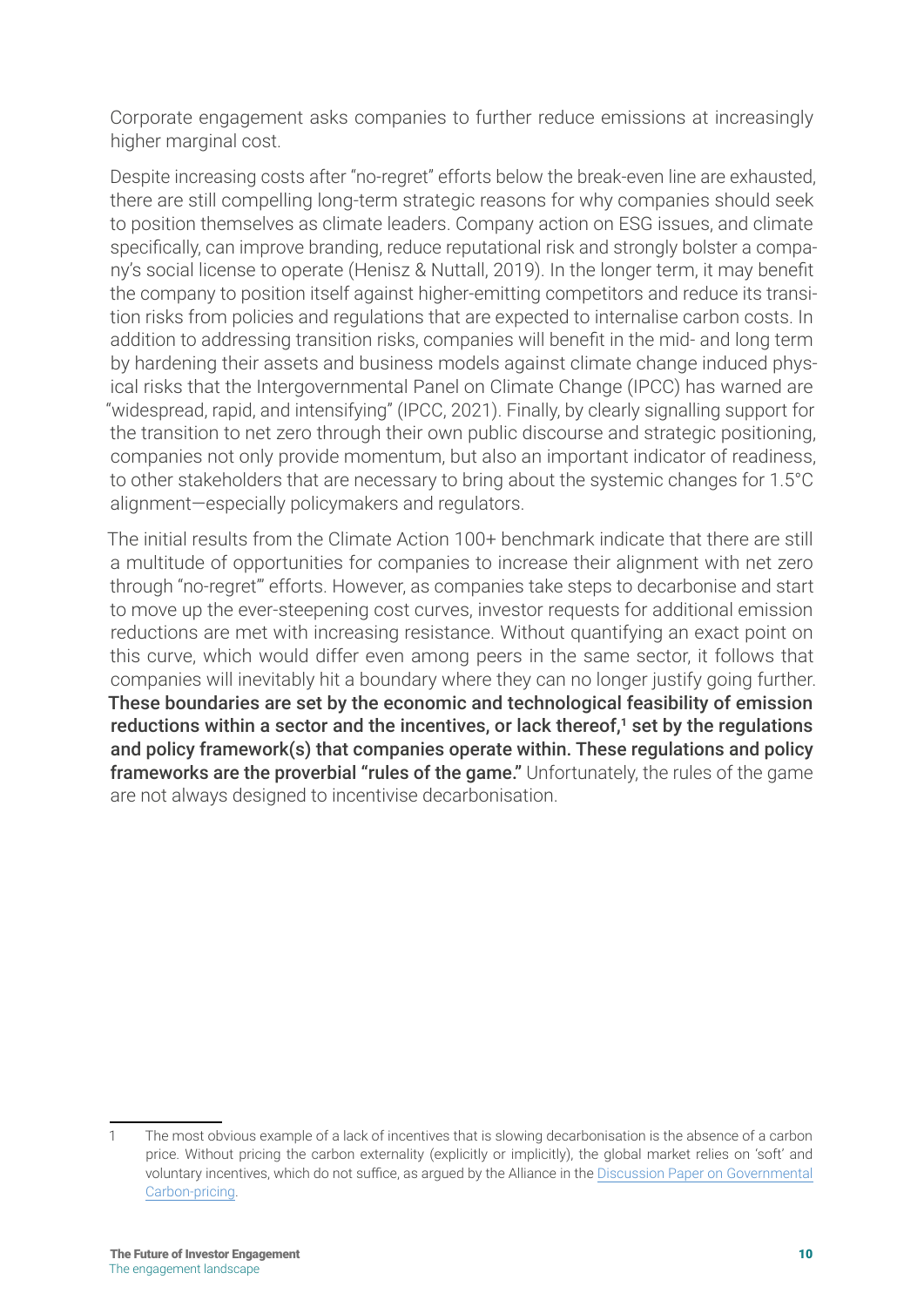The disconnect between corporate action on climate and economic incentives is not new. The Center for Climate and Energy Solutions identified a similar theme 20 years ago in their 2001 paper, *Corporate Greenhouse Gas Reduction Targets*:

A number of underlying themes emerged regarding companies' motivations for setting targets. Among the most salient are these: companies that set GHG reduction and energy efficiency targets do so because they believe that setting and meeting the targets will improve their bottom line and drive innovation. They believe that over the long-term, the world will have to deal with climate change, so their climate-friendly investments will pay off. They also believe that by taking the initiative, they can help the government to create a climate change policy regime that works well for business.

However, in taking these actions, these leading businesses are taking risks. They are betting that there will ultimately be government policy on climate change, that it will allow companies flexibility, and that it will reward and not punish early movers. If they turn out to be wrong, these companies could be disadvantaged relative to their less proactive competitors. (Margolick & Russell, 2001)

There is no doubt that the pressure investors put on companies to address climate change has increased since 2001. The relevant landscape has also shifted considerably – e.g., via adoption of the Paris Agreement, release and uptake of the recommendations of the Task Force on Climate-related Financial Disclosures, and myriad private and public sector commitments to achieve net-zero emissions. In addition, as the impacts of climate change become ever more widespread and palpable, so too do the costs of inaction continue to escalate.

Nevertheless, the core tension described above still generally persists today. The policy framework that enables decarbonisation aligned with a 1.5°C future, with low/no overshoot, has still not sufficiently materialised. Therefore, the business case for decarbonisation remains uncertain, which creates a risk to companies moving aggressively on climate action and limits the ability of the whole economy to transition to net zero.

We represent these limits in Figures 2 and 3 below. What we wish to communicate is that the current business as usual approach ("Policies and Action"), shaped by the existing rules of the game, is far from sufficient to enable a net-zero future in its range of outcomes. Instead, Figure 2 shows that a dramatic shift in trajectory is necessary on a global level to enable a net-zero transition, as is shown in the 1.5°C consistent pathway.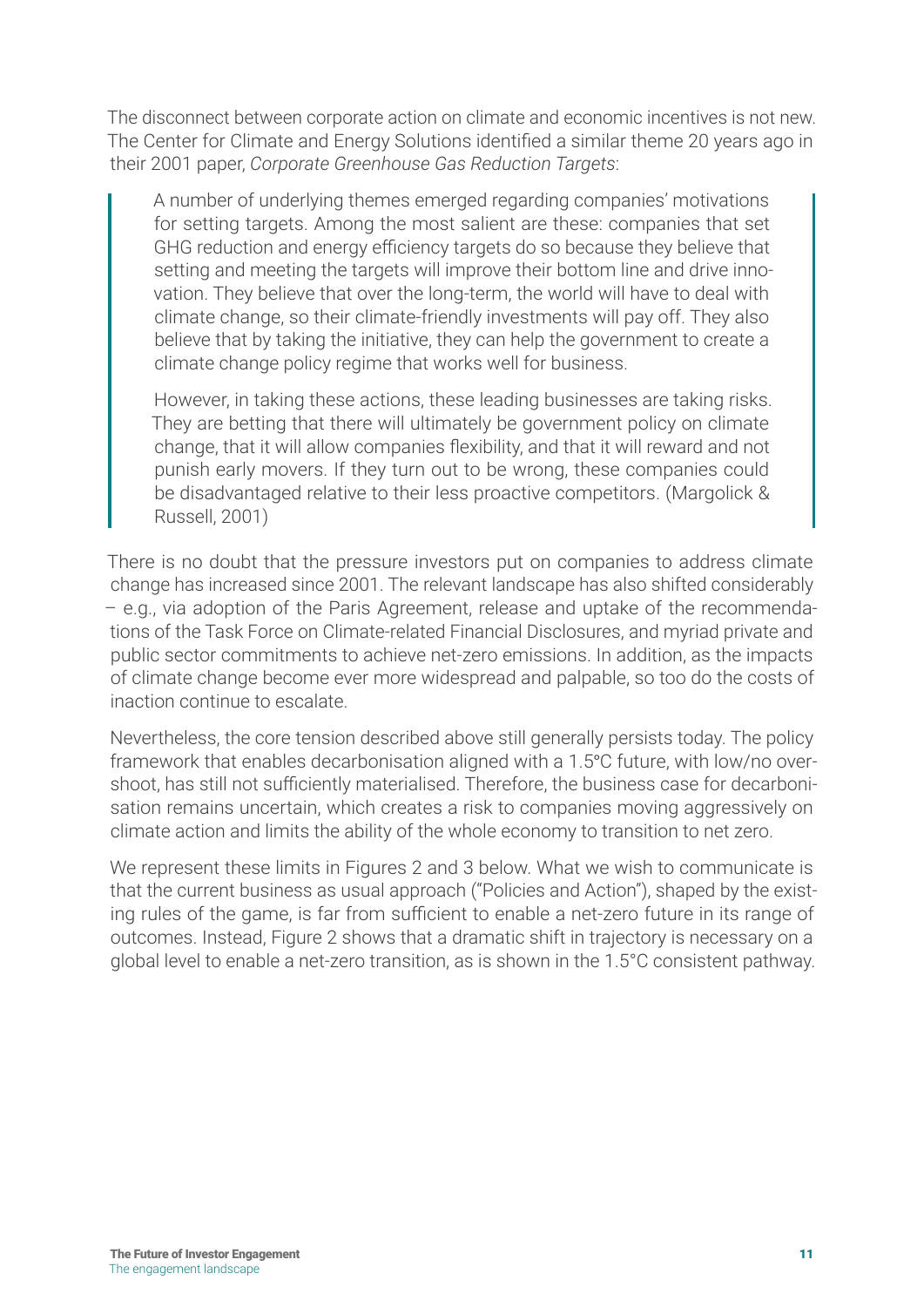

#### **Figure 2: Policy Frameworks and Their Corresponding Emission Pathways**

| <b>Policies &amp; action: Real world action</b><br>based on current policies | Optimistic scenario: Full imple-<br>mentation of all announced targets<br>including net-zero targets, LTSs<br>and NDCs | 1.5C Consistent Scenario: Policies<br>and trajectory aligned with a 1.5°C<br>future |
|------------------------------------------------------------------------------|------------------------------------------------------------------------------------------------------------------------|-------------------------------------------------------------------------------------|

**Source: Adapted from Climate Action Tracker. (n.d.)** *Glasgow's 2030 credibility gap: net zero's lip service to climate action***.**

By combining the cost curve in Figure 1 and the scenario pathways in Figure 2, we show in Figure 3 how many companies, especially those in hard to abate sectors, can only move so far—from Point A to Point B—in their alignment to net zero, independent of changes in the boundaries set by the rules of the game. Investors can and should call on companies to adopt 1.5°C-aligned targets—as depicted by Point C in Figure 3—but without addressing the systemic barriers to allowing for this company orientation, progress by many companies will be insufficient.

Therefore, investors must keep engaging companies on climate to move them as close as possible to the right side of the policy framework, as depicted by the movement from Point A to Point B—while simultaneously taking further action to engage stakeholders that can influence, design, or set new policy frameworks that make net zero possible by moving the entire playing field to be conducive to 1.5°C-aligned economies, as depicted by Point D.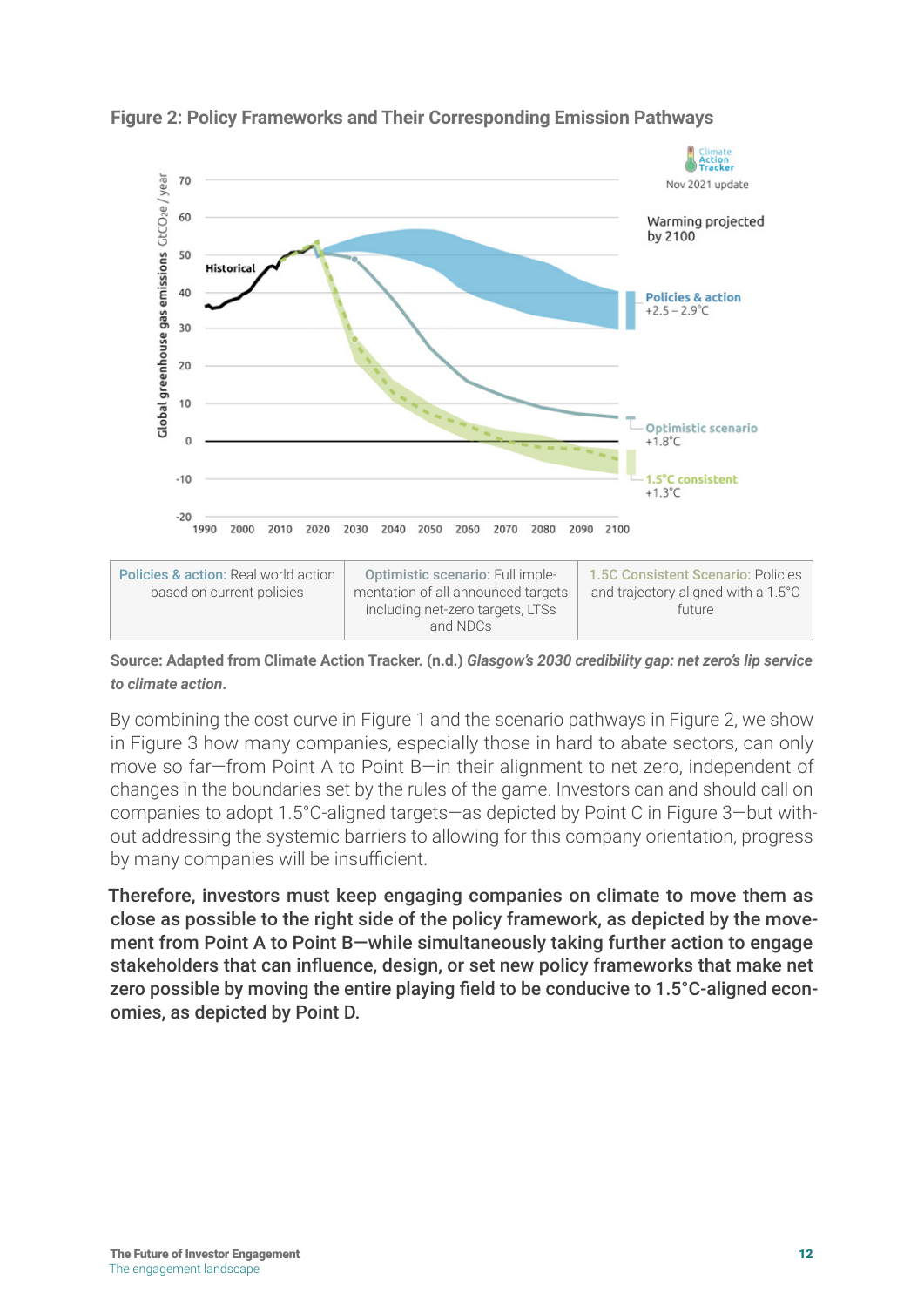

<span id="page-12-0"></span>**Figure 3: Policy Frameworks and Their Corresponding Playing Fields** 

Each potential policy framework and corresponding decarbonisation pathway (in Figure 2) creates a bounded playing field for the industry actors' viable business cases.

### **d. Limits of corporate engagement: Five key problems**

While corporate engagement plays a valuable role in addressing acute ESG issues in investor portfolios, it is limited in its ability to address systemic problems like climate change when conducted in isolation from other engagement approaches. Regardless of how ambitious or strongly articulated investors' requests are, if they are not imminently technically or economically feasible, companies may face ever-increasing difficulties to meet them. Companies and investors often acknowledge this reality by making their net-zero commitments contingent upon society and policy moving in tandem or ahead of corporate action.

To spell out the bounds to corporate engagement's efficacy and efficiency, we highlight five limits to corporate engagement in the following boxes. Later sections cover how different forms of engagement address these limits.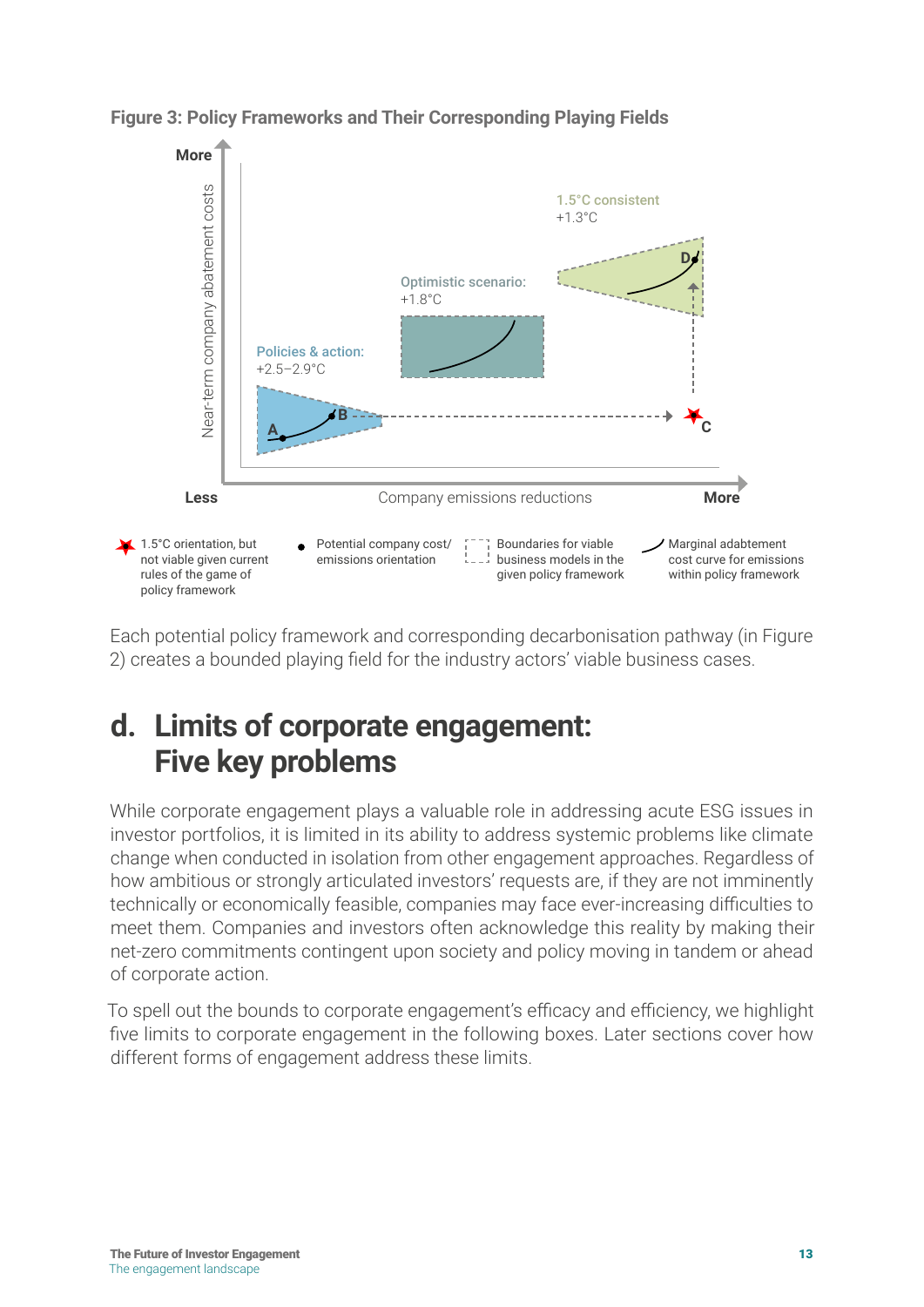#### **Limit 1: The significant resources needed for effective corporate engagement**

Effective exchange between companies and investors requires considerable time, effort, and access to a finite amount of personnel. As companies receive evermore engagement requests from investors, their resources spread thin, diminishing the quality of conversations, and leaving some inquiries unanswered.

High-quality engagements also require a significant investment of resources from investors. The most effective engagements are when an investor has devoted time and human capital to understanding a company, including its idiosyncratic risks and opportunities, as well as the nuances of the broader sectoral and policy landscape they operate within.

A recent survey of 70 leading asset owners, asset managers and listed companies found companies emphasise "that engagements are only helpful conversations when investors are knowledgeable about their company. Ill-informed investors are seen as an obstacle to successful engagement" (Eccles et al., 2021).

#### **Limit 2: A narrow, single company focus**

Engagement with a single company often is insufficient to advance improvements at the sector and value-chain level. Some engagement topics, such as a company's climate reporting or target setting, are logically well suited for direct corporate engagement. However, engaging on topics that rely on addressing sector-wide or systemic problems, such as the need for shared infrastructure investment to enable a net-zero energy transition, are less efficiently addressed in single company engagements.

The same principle applies to engagement on topics that involve a broader value chain approach, such as discussions about the electrification of heavy-duty transport. Those dialogues would be more effective if they included additional relevant corporate sectors (power utilities, vehicle manufacturers, vehicle customers, etc.) and their respective trade associations.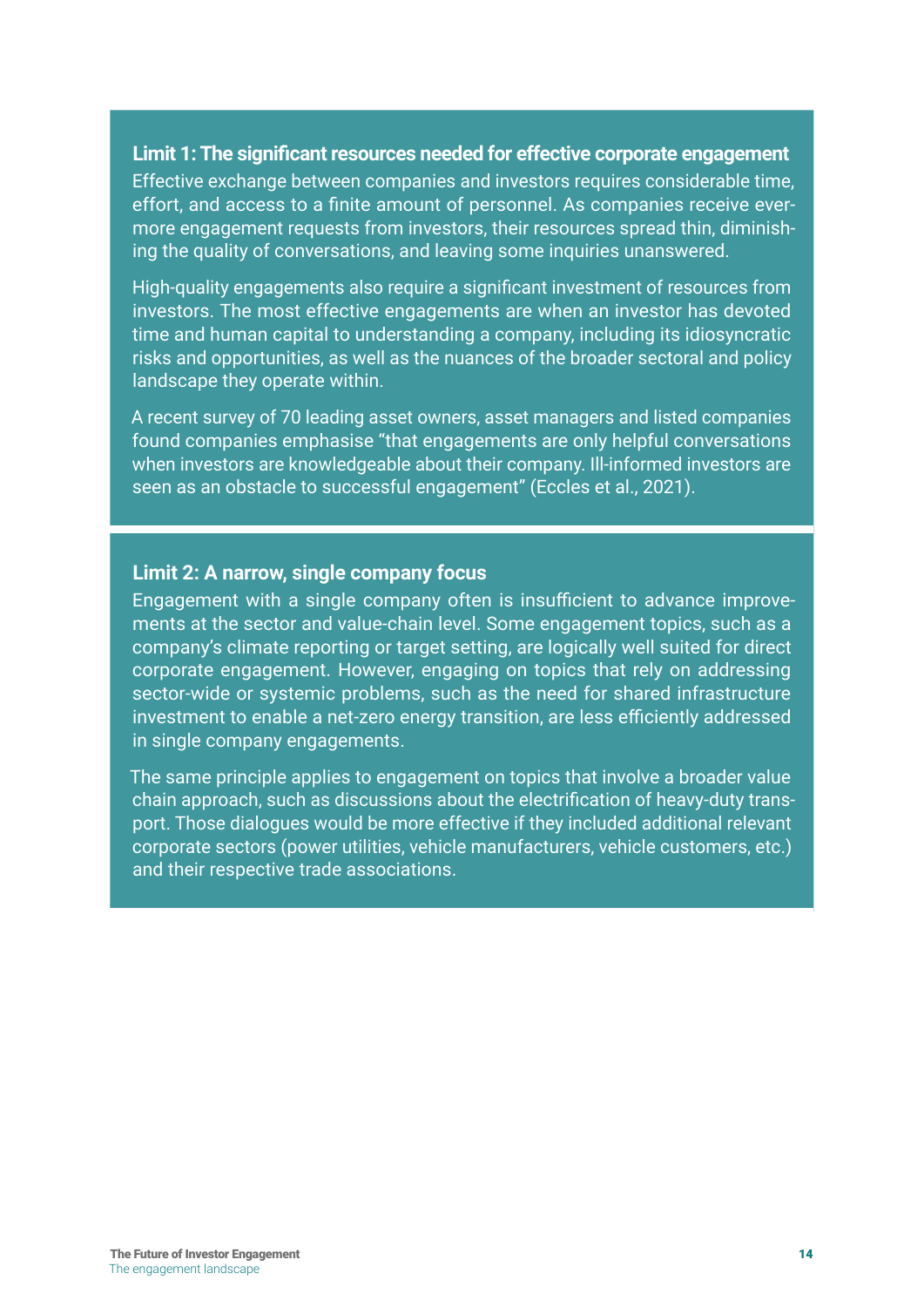#### **Limit 3: The inefficiencies of focusing on voluntary, company-by-company, disclosure**

Currently, significant stewardship resources are devoted to seeking improvements in company disclosure and reporting on risks related to climate change (Flammer et al., 2021). This focus can lead to improved best-practices on disclosure among corporations. Investors, especially asset managers, should continue to engage directly with corporations on evolving disclosure expectations until there is more robust policy regulating disclosure in a market. However, focused and in-depth engagements on disclosure with each company in a market or portfolio can be an inefficient use of limited investor stewardship resources.

Publicly articulating expectations for action on significant climate issue should complement many of these corporate engagements, so that engagements with companies become a reinforcement of widely communicated expectations. Investors can strengthen these engagements by holding companies accountable through stewardship activities that follow these expectations in the normal course of investor actions. This includes incorporating expectations into meritbased proxy voting policies that set clear criteria for evaluating resolutions and election of directors (U.N.-convened Net-Zero Asset Owner Alliance, 2021b).

#### **Limit 4: An uneven investor focus across companies and asset classes**

The investor community often focuses engagement resources on large, publicly listed companies. This makes sense intuitively, as these companies are often the largest holdings in their portfolios, generate the most relative emissions in many investor's portfolios, and have brand names that all stakeholders will recognize. However, this leaves investors prone to "squeezing the balloon" on climate risk, whereby risk is shifted from one to another part of an investor's portfolio or to another investor altogether.

For example, it has been argued that private asset classes lag their public market counterparts on ESG commitments (Latham, 2021). As publicly listed companies from high-emitting sectors respond to shareholder pressure to reduce GHG emissions, they may sell high-emitting assets to smaller public or private companies. Obviously, this sale does not preclude the assets from facing market pressures from an energy transition, which investors in all asset classes need to take into consideration as part of their due diligence process and fiduciary duty (Fickling, 2022). However, evidence suggests that private investors who acquire carbon intensive companies and assets face less operational scrutiny and investor pressure on climate issues, meaning the transfer in ownership potentially worsens real-world emission outcomes (Giachino & Mehta-Neugebauer, 2021). It is also important to note that there is a loss of continuity in the investor-company relationship and engagement history when these assets change hands, which is detrimental to engagement efficacy.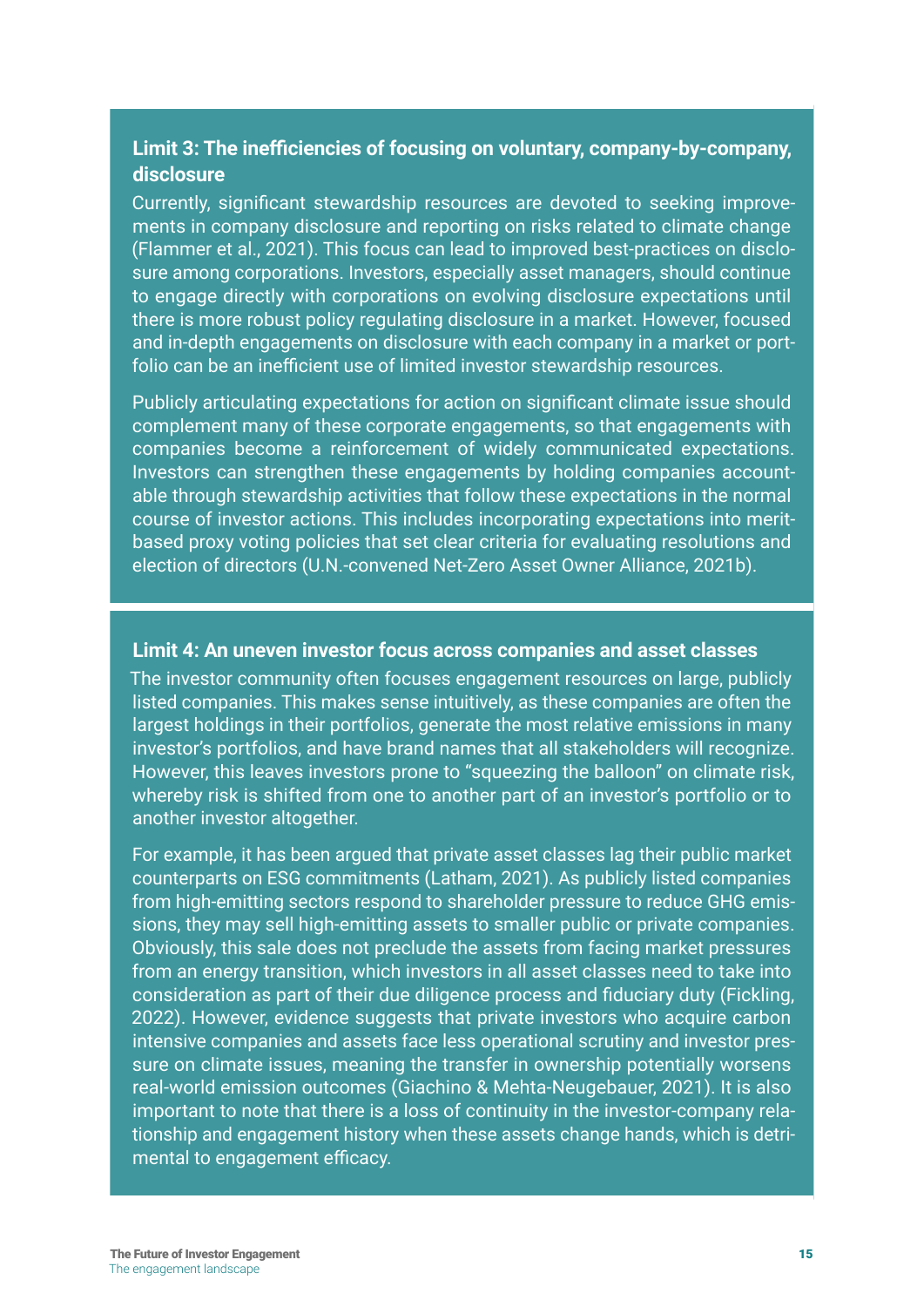There are signs that this is already happening, with the recently released Fitch report entitled "*Shifting Ownership Patterns of Fossil Fuel Assets and Decarbonization*" which states:

Despite some pressure from institutional investors, there are only limited mechanisms to drive private equity firms towards emissions reductions. Increased shareholder and investor activism in recent years has put pressure on companies and financial institutions to divest fossil fuel assets. Private companies and private equity firms are less exposed to these trends. (McNeil & Tang, 2021, p. 2)

#### **Limit 5: The boundaries set by the rules of the game**

Perhaps the most consequential limit to corporate engagement is its inability to move outcomes beyond the boundaries of the "playing field" as set by the rules of the game. Regardless of how ambitious investor commitments are, the systemic change required to achieve net-zero targets will not materialize if there are no plausible pathways, business cases or incentives to allow it under existing economic frameworks.

Adopting ambitious climate practices beyond the boundaries of conventional economic or technological feasibility poses both an opportunity and a risk for companies. On the one hand, it could provide a competitive advantage if the world moves quickly in alignment with a 1.5°C scenario. However, this risk may put a company at a competitive disadvantage if a shift in the policy and regulatory framework to enable 1.5°C alignment does not materialize. In the latter case, investor influence alone will not lead to global voluntary decarbonisation in line with maximum 1.5°C low/no overshoot warming while companies are incentivized by a real economy and regulatory framework that still largely ignores this goal.

Despite these identified limits, corporate engagement still plays a critical role for investors when representing their long-term interests directly to investee companies. When engaging companies to accelerate climate action for the various strategic reasons listed in 1c, Alliance members focus on the companies generating the largest "owned emissions" in their portfolios. This helps drive accountability for climate targets at the highest-emitting companies and helps increase investor understanding of idiosyncratic risk and opportunities posed by a company's climate strategy (U.N.-convened Net-Zero Asset Owner Alliance, 2022). In addition, corporate engagement provides insights that can inform investors' approach to broader industry and policy engagement.

However, given the five limits described above, we argue that investors committed to realworld decarbonisation should complement their corporate engagement programs with the three-stream engagement approach, focusing on: 1) sector/value chain engagement, 2) policy engagement, and for asset owners specifically, 3) asset manager engagement.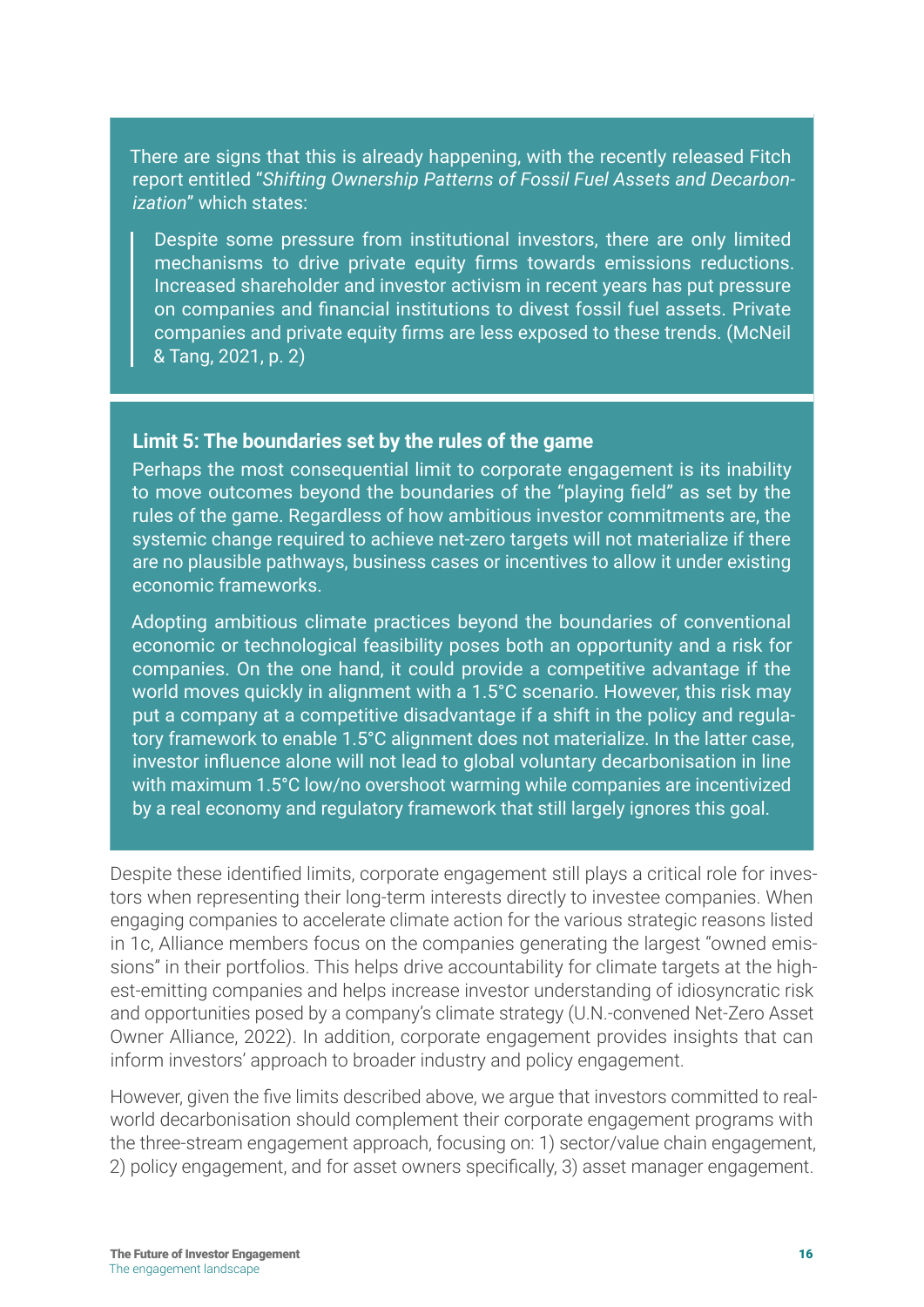## <span id="page-16-0"></span>**2. Expanding investor engagement**

The following two sub-sections, focusing on sector and policy engagement, apply to all investors. In section 3, we will focus on the opportunity for asset owners specifically in engaging with their asset managers.

### **a. Sector and value chain engagement**

Sector/value chain engagement is another form of direct influence available to investors. This engagement stream pushes for real-world decarbonisation actions across a sector or value chain to catalyse change. In this form of engagement, investors bring together multiple stakeholders—including peer companies, suppliers, regulators, and customers. By taking part in these engagements, investors and companies can identify the regulatory and policy hurdles to achieving net-zero alignment and, as a result, direct their policy engagement to encourage the development of necessary incentives and frameworks that would make 1.5°C alignment possible.

One example of effective sector engagement is the Investor Mining and Tailings Safety Initiative (The Church of England, 2022). Following a major dam failure at the Córrego do Feijão mining facility in Brumadinho, Brazil, a group of institutional investors engaged over 700 extractive companies seeking improved disclosure on the management of tailings storage facilities (TSFs). This initiative resulted in a first-of-its-kind global database of TSFs and a new globally recognised tailings safety standard. Although this example is not net-zero specific, it provides a case study for effective sector-wide engagement by investors.

Encouragingly, sector/value chain engagements focused on climate are now emerging. One example is the newly formed Mission Possible Partnership—a coalition seeking to speed up the decarbonisation of seven sectors involving heavy industry and transport (Allen, 2021). The Glasgow Financial Alliance for Net-Zero is also focusing on developing sectoral pathways as part of their overarching work. A final example built on the foundation of strong corporate engagement is the CA100+'s Global Sector Strategies workstream. This initiative seeks to "coordinate sector-wide engagement, inform investor expectations on company transition plans and recommend interim actions to accelerate progress" (Climate Action 100+, 2021).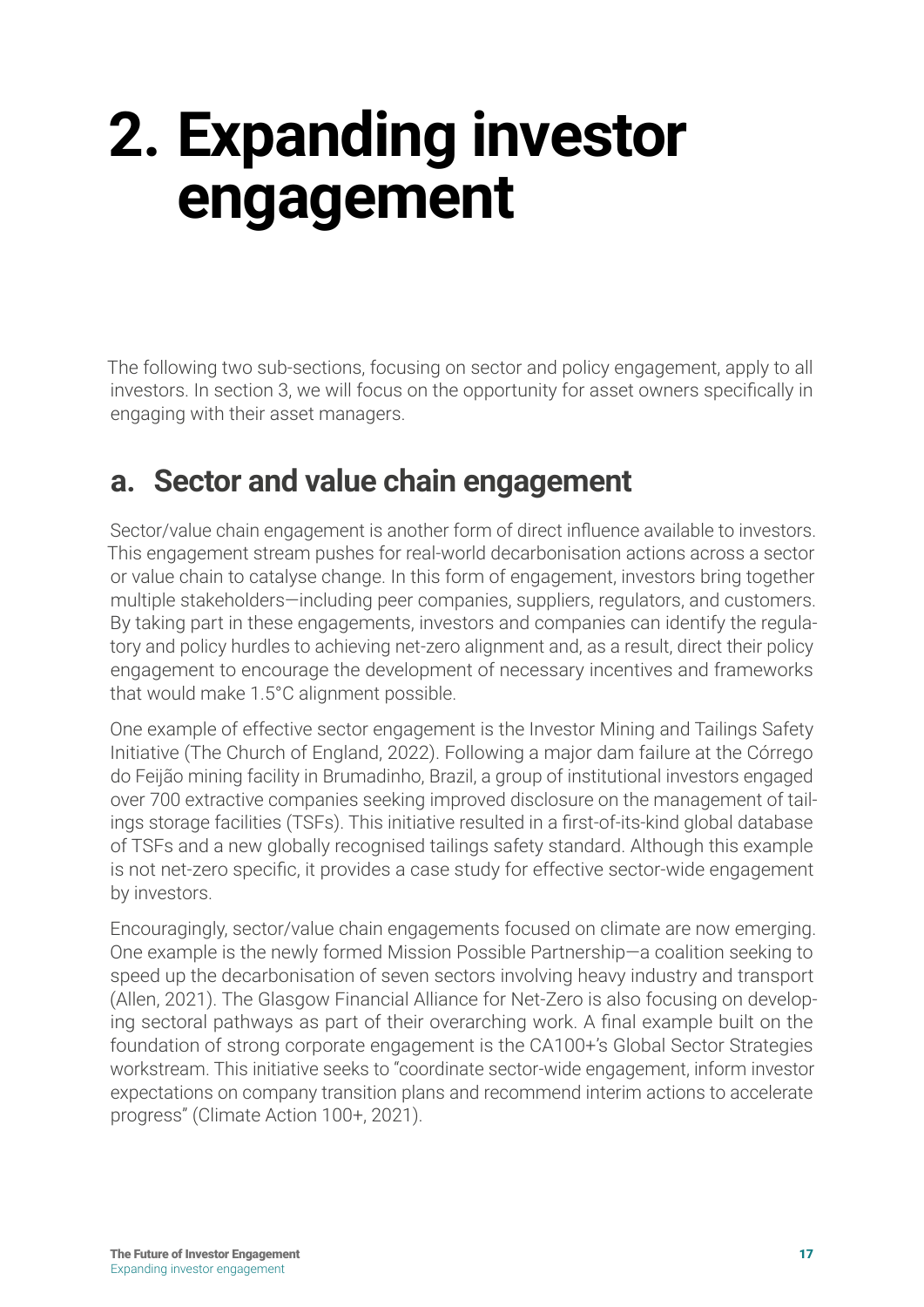The above strategies highlight the unique role that investors can play as conveners of sectoral and value-chain dialogues. Many investors, especially large asset owners like those within the Alliance, manage globally diversified portfolios with long-term return objectives. This gives investors an incentive to move beyond single company engagements to convene discussions among industrial peers within a sector or value chain, to identify innovative pathways for decarbonisation, and facilitate the cross-sector collaboration necessary for reaching net-zero at a larger scale.

The sectoral focus is also critical for addressing limits of corporate engagement outlined in section  $1 \, d \cdot$ 

#### **Addressing corporate engagement Limit 1: The significant resources needed for effective corporate engagement**

Sector engagement is well aligned with the call in PRI's "Active Ownership 2.0" paper for investors to "seek outcomes, prioritise systemic sustainability issues, and use collaboration as an integral tool to overcome the collective action problem" (Peres Da Costa & Chandler, 2019).As such, sector engagement addresses the scalability issues of corporate engagement by facilitating collaborative outreach and action from investors. This coordination reduces the burden placed on companies and increases the quality of investor analysis and insight.

#### **Addressing corporate engagement Limit 2: A narrow, single company focus**

Sector/value chain engagement can help investors and companies focus on realworld decarbonisation solutions that require sector-wide action. One benefit of this type of engagement's wider focus is that it can help drive a level of accountability that is not always possible when engaging a single company.

For example, an investor requesting that an automobile manufacturer prioritises the development of electric vehicles may receive the counter argument that there is insufficient demand. The same investor may hear from prospective electric vehicle customers that there is insufficient supply. Value chain engagements help end this circular conversation by bringing potential suppliers and customers together to address information asymmetries and explore innovative ways to address collective hurdles.

Sector/value chain engagement can also uncover technology sharing opportunities or common regulatory and policy hurdles that are best addressed collaboratively.

When successful, sector/value chain engagement could make it easier for companies to develop new technology, collaborate with peers and stakeholders, share costs, and execute projects that improve efficiency. However, sector/value chain engagements are still in their relative infancy. Investors must put forth more resourcing and collaboration on this stream of engagement to ensure it leads to accelerated decarbonisation in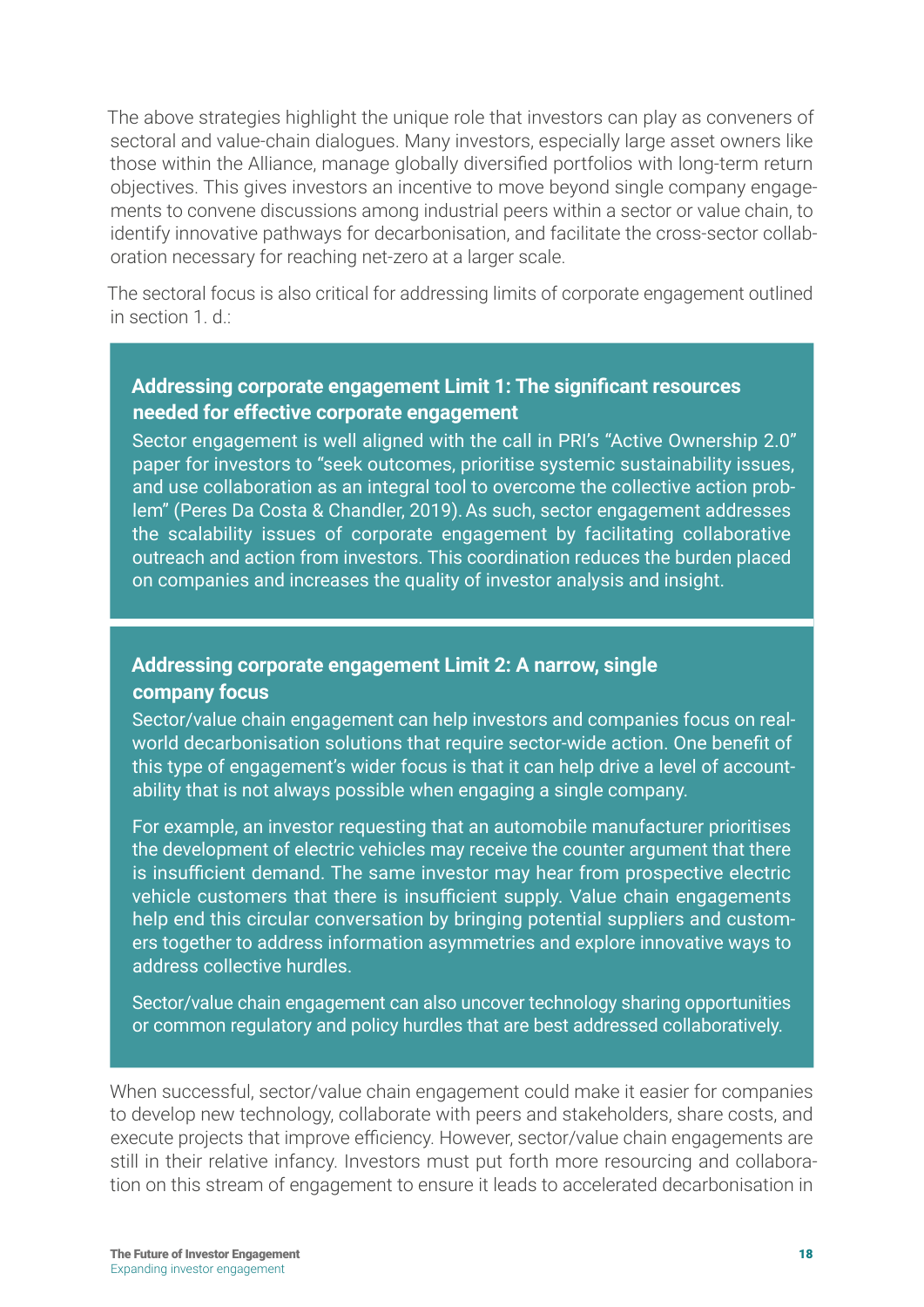<span id="page-18-0"></span>the real economy. Nevertheless, multi-stakeholder actions still hit their limits, as they continue to be bound by the economic reality set by the rules of the game.

Early lessons from initial sector dialogues are that the top-down models based on scientific pathways to net zero, such as the One Earth Climate model and those developed by the International Energy Agency, are often significantly more ambitious than bottom-up models with pathways based on industry feasibility and best practices. The gap between the rate of decarbonisation in what science tells us we must achieve, and what bottom-up analyses says is feasible, is the "policy gap". This policy gap must be closed by more ambitious climate policies and regulations that enable a faster transition to net zero.

Therefore, an important aim of climate-related sector/value chain engagement should be to identify and understand the policies, regulations, stakeholder concerns, and economic realities that inhibit pathways in line with a 1.5°C scenario and real-world decarbonisation. This understanding will help investors work alongside the stakeholders they engage to address the identified barriers to net zero with industry groups and policymakers. In this way, sector/value chain engagement directly feeds into our next topic: policy engagement.

#### **Case study: Sector/value chain engagement leading to policy insights**

As part of the aforementioned CA100+ Global Sector Strategies initiative, the Institutional Investors Group on Climate Change (IIGCC) published a report on the steps needed to facilitate a net-zero transition in the steel sector.

The report *Investor interventions to accelerate net zero steel* found that it would be technically feasible for the sector to reach net zero, but that achieving this goal would require significant collaborative action (Gardiner & Lazuen, 2021). IIGCC stated that 58% of total future emissions reductions in the sector would need to correspond to "coordinated" and "mainly external" actions.

The report calls on all steel companies to, among other "specify the policy positions that the company will adopt to accelerate the delivery of its transition plan" and asks that investors "support sensible and socially responsible policy that incentivises the steel industry" to reduce emissions and transition to net zero.

### **b. Policy engagement: Re-writing the rules of the game**

In this section, we detail three approaches to policy engagement that investors should undertake to shift the rules of the game and facilitate real-world decarbonisation.

#### **Approach 1: Request and inform mandatory corporate disclosure requirements**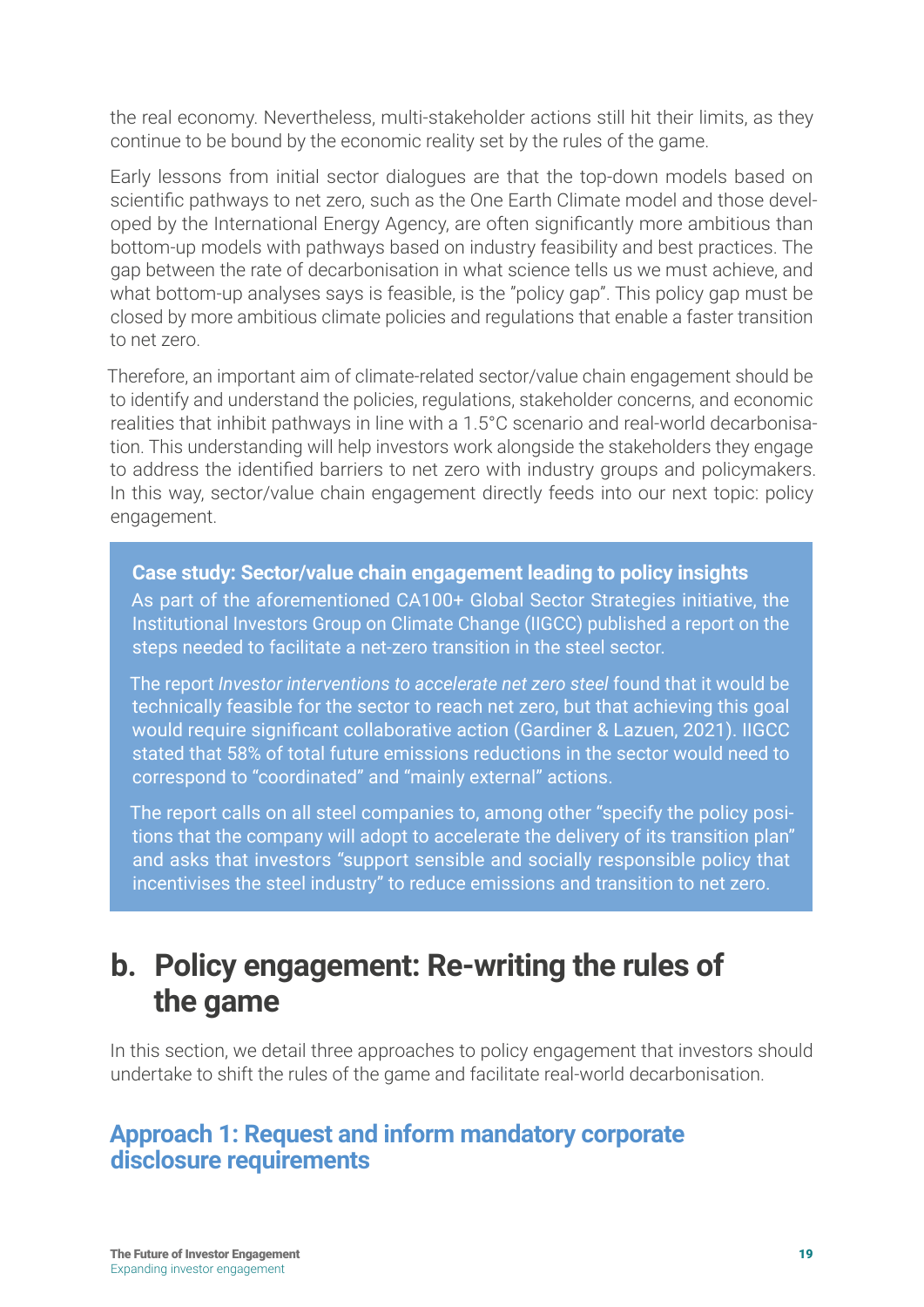One of the most straightforward policy engagement opportunities for investors is calling for regulation that requires company disclosure of material climate information. Transparent, thorough, and reliable corporate disclosures on climate are necessary for investors to properly manage their portfolios' risks, opportunities, and impacts. Recent regulatory efforts to develop or require climate reporting standards in multiple markets underscore this recognition, including the EU (Laidlaw, 2021), USA (Johnson, 2021), and Canada (Trudeau, 2021). This momentum is translating into global regulatory focus, with the International Financial Reporting Standards Foundation establishing the International Sustainability Standards Board in November 2021 to help meet the growing demand of investors for the development of transparent, reliable, and comparable climate and ESG reporting standards.

Naturally, mandatory climate reporting must fit into a larger ESG data reporting system, as argued by prominent sustainable investment leaders Oliver Bate, CEO of Allianz, and Hiro Mizuno, UN Special Envoy on Innovative Finance and Sustainable Investments:

**For investors to get behind businesses that are serious about reducing their carbon footprint, slowing biodiversity loss, and advancing a regenerative economy, they need reliable data and tools to differentiate between virtue signalling and real impact. A key obstacle facing these investors is the lack of meaningful and comparable data, based on a global standard for corporate ESG reporting.**

#### **Bäte & Mizuno, 2021**

Investor engagement with regulators on the need for greater transparency and standardisation of company reporting on climate risk is impactful. Even the U.S. Securities Exchange Commission Chair, Gary Gensler, cited investor demand in his explanation for the decision to solicit public input on climate change disclosures: "Investors are looking for consistent, comparable, and decision-useful disclosures so they can put their money in companies that fit their needs" (Pisani, 2021).

In this evolving regulatory and disclosure landscape, it is important that investors continue to engage with regulators—even after the high-level commitment on further climate change disclosure has been made—to ensure that the final disclosure frameworks are sufficient for investors' assessment of climate risk. An example of this type of engagement is the Alliance's statement on the EU Non-Financial Reporting Directive (U.N.-convened Net-Zero Asset Owner Alliance, 2020).

#### **Approach 2: Engage portfolio companies on their lobbying practices and industry associations**

Investors have another impactful direct lever to influence policy by integrating corporate climate lobbying expectations in their existing engagement dialogues with compa-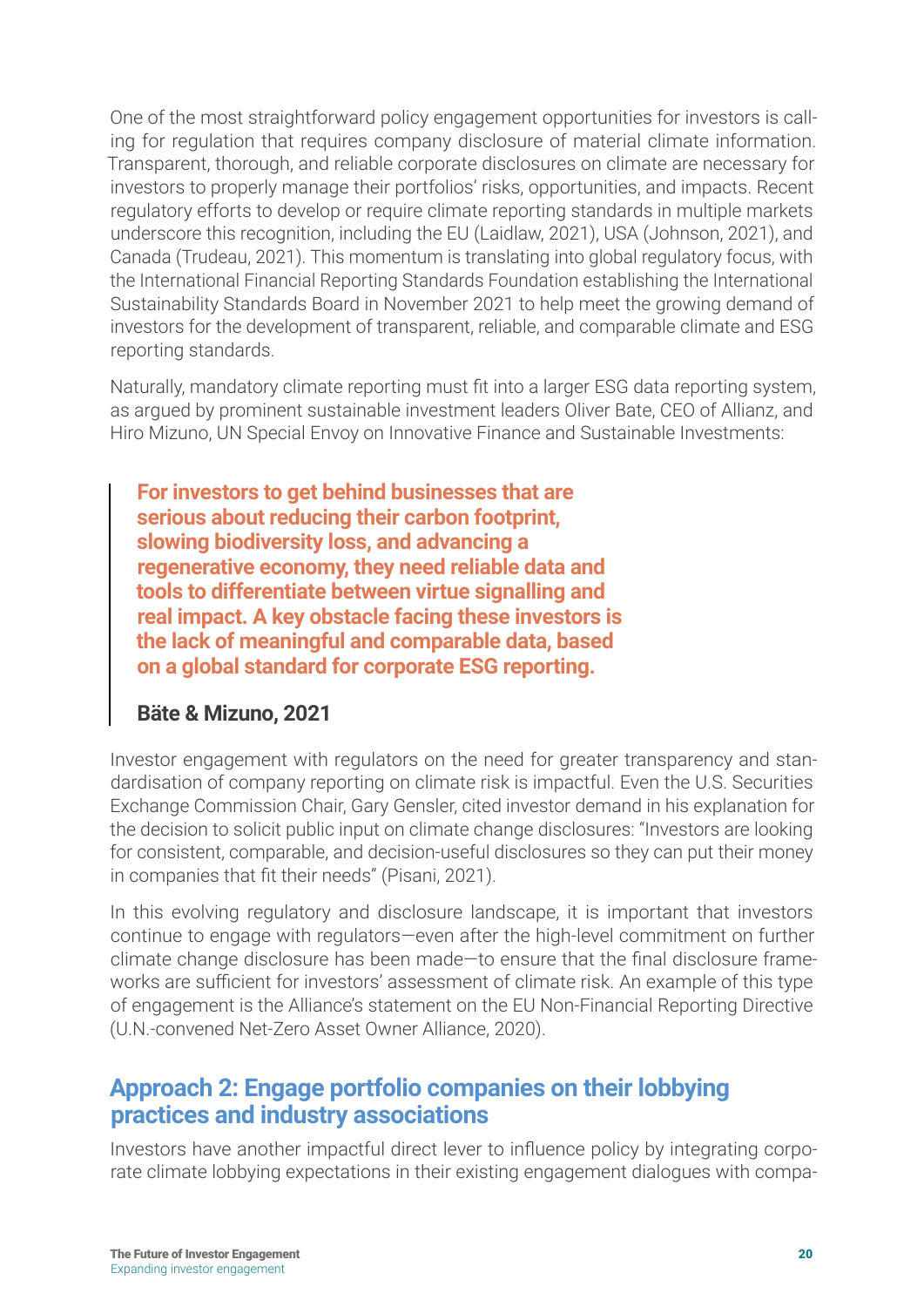nies. There is a pressing need for this focus on alignment, as there is a significant gap between best practices for net-zero-aligned lobbying and current corporate behaviours (Ceres, n.d.). There are two methods for an investor to focus on closing this gap and both revolve around extending discussions with companies on climate policy alignment including analysis and disclosure regarding the company's membership in trade associations.

First, investors should set expectations that their portfolio companies' lobbying activities align with the interests of society and the broad economy by supporting rapid decarbonisation. Many companies, especially those in hard-to-abate sectors, may have short-term incentives to slow down rapid decarbonisation. Therefore, it is pivotal for investors to make clear that lobbying practices that hinder sensible and well-designed policies for real-world decarbonisation put companies at odds with the direction of the global economy and threaten their long-term social license to operate.

Institutional investors have a clear incentive to make this argument. If the obstruction of decarbonisation policy efforts is successful, the consequences of climate change will have inescapable negative impacts on the diversified investment portfolios held by global asset owners (Freshfields Bruckhaus Deringer, 2021). Regardless of whether a company has committed itself to net zero, investor stewardship should reinforce an expectation that this type of hinderance is unacceptable corporate behaviour with corresponding escalation activities for when companies violate this norm.

Second, for companies that have set net-zero ambitions, investors should insist that lobbying alignment is a necessity for maintaining the legitimacy of those ambitions. We have observed that many companies setting ambitions for net zero do so contingent upon movement from policy or broader society. Therefore, to remain credible, companies that are setting net-zero ambitions contingent upon society must also simultaneously take action to support the policy actions that they see as necessary to successfully decarbonise. Investors should make clear their expectations that companies that publicly support climate action cannot be complacent or counterproductive in the policy conversations needed to drive real-world decarbonisation.

Investors have many resources to help shape their engagement approach on company lobbying activities. A key pillar is the research of InfluenceMap (n.d.), which informs the climate policy engagement indicator of the CA100+ Net-Zero Company Benchmark. Other useful resources include Ceres' work on *Responsible Policy Engagement* (Ceres, 2020) and *Responsible climate lobbying: The global standard*, which launched in 2022 after a two-year consultation with investors and businesses (The Global Standard, n.d.).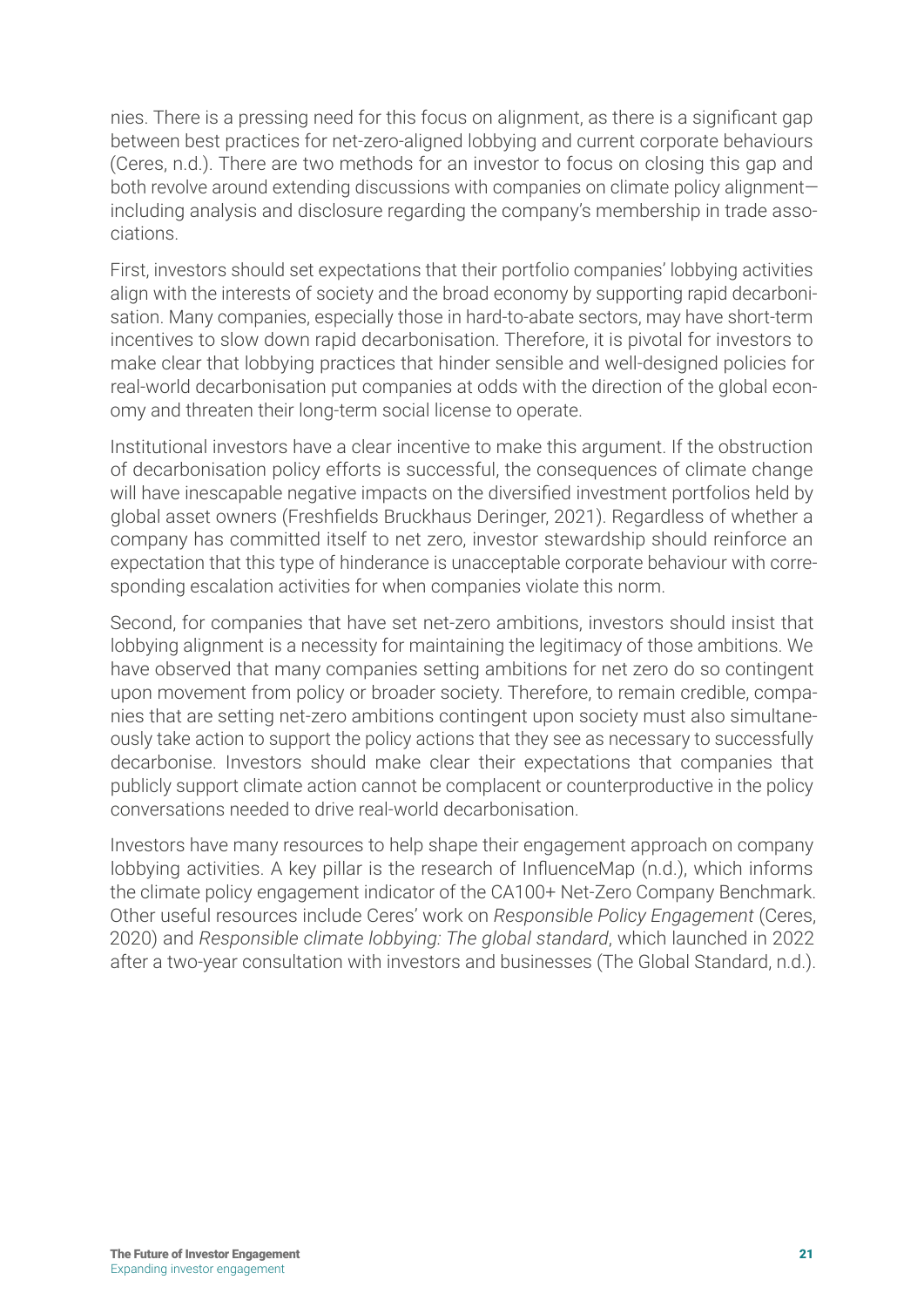#### **Approach 3: Support industrial policy that effectively addresses climate change**

A welcome development in investor policy engagement has been the onset of broad calls for more ambitious climate actions from governments, such as the most recent 2021 Investor Agenda open letter to all governments or the 2021 GFANZ call for governments of the G20 to take action on climate change. For investors to publicly signal that climate action is directly aligned with their fiduciary duty is important and impactful. However, we have observed in our engagements that many investors are still hesitant to narrow their climate policy engagement to advocacy on specific policies or regulations. This may be to avoid being perceived as partisan by certain stakeholders or because of lack of investor expertise on sector-specific industrial policy.

We believe investors can maintain a non-partisan stance and represent their long-term interests on specific policy issues by advocating smart climate policymaking. Investor messaging to policymakers can focus on issues related to financial risks to portfolios, existential risks to asset owner businesses, and transition risks to the real economy that grow in disruptive potential the more delayed the policy response becomes (Inevitable Policy Response Consortium, 2021).

This type of advocacy is increasingly recognised as an important investor responsibility. For example, the report *A Legal Framework for Impact: Sustainability Impact in Investor Decision Making*, commissioned by PRI, found that the very nature of systemic risks, such as climate change, creates an imperative for investors to advocate for smart climate policy as a key fiduciary consideration (Freshfields Bruckhaus Deringer, 2021). There are already some encouraging examples, showing that this type of engagement is becoming more common—for instance, the broad-based investor engagement seeking strong methane regulation from the Environmental Protection Agency in the United States (Ceres, 2021).

While investors need to acknowledge and operate respectfully as one stakeholder among many in the policy process, we believe that the investors' interest in the longterm health of the economic system can help counterbalance the sometimes-narrower interests of individual companies or trade associations.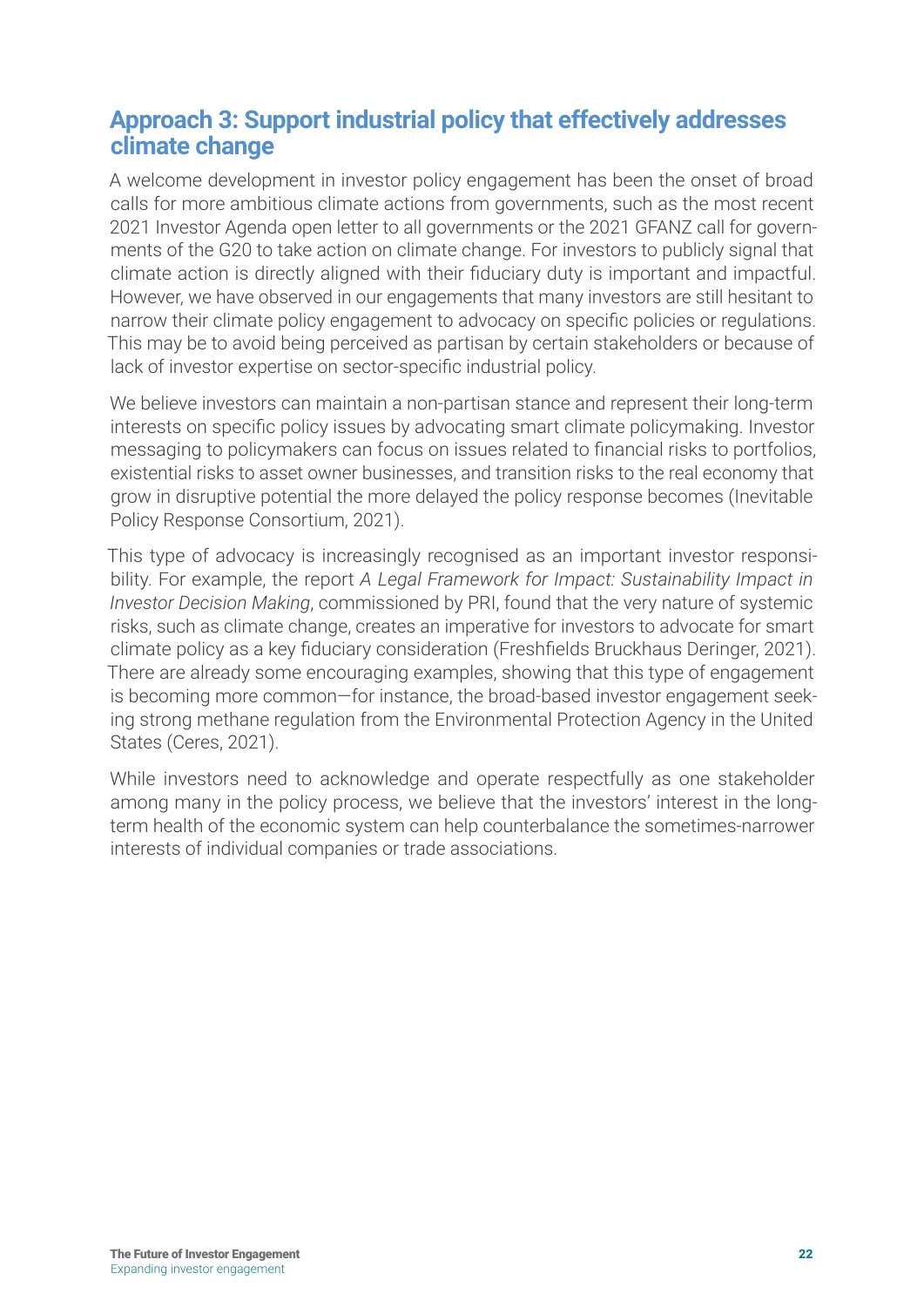#### **Case Study: Alliance Policy Engagement to Address Systemic Risks**

Among economists, a carbon price is the most widely accepted solution for reducing emissions in the near-term and sending market signals that account for externalities. For investors to call on policymakers to implement carbon pricing policies is both necessary and feasible. As members of the Alliance, we look to our own publication on calling for a legally binding, long-term, just, carbon-pricing corridor in line with best available science. In the Alliance's 2021 *Discussion paper on governmental carbon-pricing*, members outlined that:

The carbon-pricing mechanisms proposed are a hybrid scheme between emissions trading or cap-and-trade schemes (ETS), and carbon taxes or levies. A minimum market price – the floor – can be set to provide certainty to investors and a guardrail against price crashes. A maximum market price  $-$  the ceiling  $$ provides a guardrail against rapid increases in prices, preventing backlash that could undermine political support for carbon-pricing more broadly. (U.N.-convened Net-Zero Asset Owner Alliance, 2021b)

The Alliance has also used policy engagement to call on governments to implement measures that accelerate the phase out of power generation from thermal coal. Our Thermal Coal Position specifically highlights the need for supporting ambitious public policy, stating:

Our commitment signals to our stakeholders, the global business and finance community and all government policymakers that we are ready to support corporate action and expect the creation of ambitious public policy to promote rapid decarbonization of developed and emerging economies in a socially responsible manner. (U.N.-convened Net-Zero Asset Owner Alliance, 2020b)

#### **Effective policy engagement addresses three of the limits of corporate engagement**

By leveraging insights from both corporate and sector/value chain engagement, policy engagement addresses Limits 3, 4, and 5 of corporate engagement in ways described in the following boxes.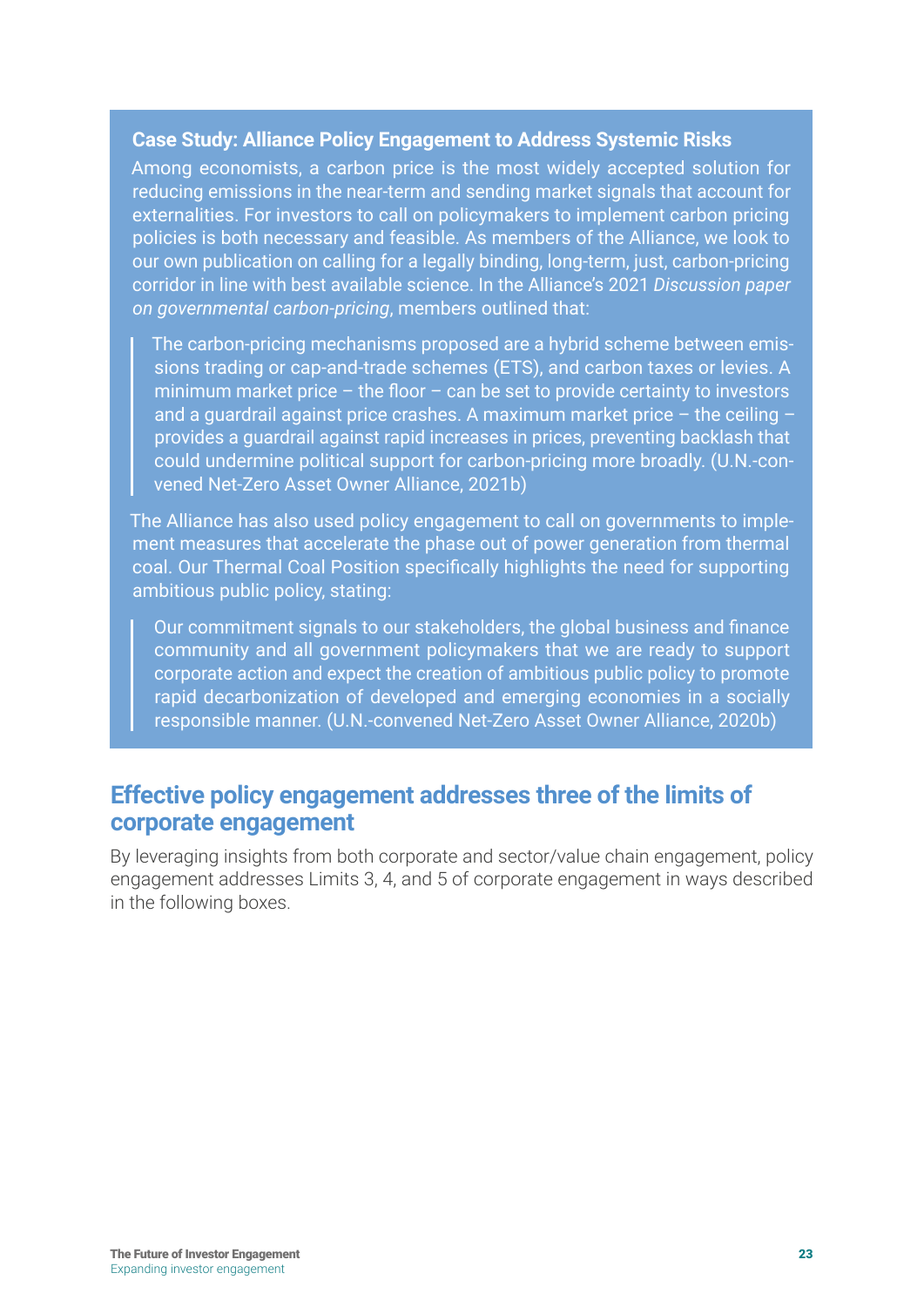#### **Addressing corporate engagement Limit 3: The inefficiencies of focusing on voluntary, company-by-company, disclosure**

Investor engagement with corporations on disclosure is likely to remain necessary as regulatory disclosure requirements evolve. Because many disclosure requests made by investors to companies are of a similar or identical nature across sectors, they are well suited for investors to publicly state requests and hold companies accountable through systematic stewardship, like merit-based proxy voting decisions (Bäte & Mizuno, 2021). Investors should complement their direct requests to companies by engaging policymakers to encourage regulatory requirements for material climate-related disclosures. This higher-level engagement on disclosure frees investor and company resources to focus corporate engagements on more strategic topics.

#### **Addressing corporate engagement Limit 4: An uneven investor focus across companies and asset classes**

Effective policy and regulation can help avoid the shuffling of climate externalities between different markets, corporate entities and from public to private markets. Companies who are climate leaders have an additional incentive to call for policy that is aligned with net zero as it rewards their strong position as a climate leader while raising the standards for all actors, public or private.

Effective climate policy and regulation can also reduce the systemic risk of shifting ownership of carbon-intensive assets from companies with high climate scrutiny to those without climate policies/governance, since it integrates both companies into a decarbonisation-enabling policy environment.

#### **Addressing corporate engagement Limit 5: The boundaries set by the rules of the game**

Investors must simultaneously push companies to set ambitious short- and longterm targets to align with net zero and urge them to lobby for policy action that ensures that achieving those targets can become a reality.

By doing so, the structural regulatory and policy hurdles that limit the viable business case for decarbonisation can be addressed head on. This adds critical credibility to commitments contingent upon society and constructively contributes to enabling companies and investors to veritably reach their shared decarbonisation goals.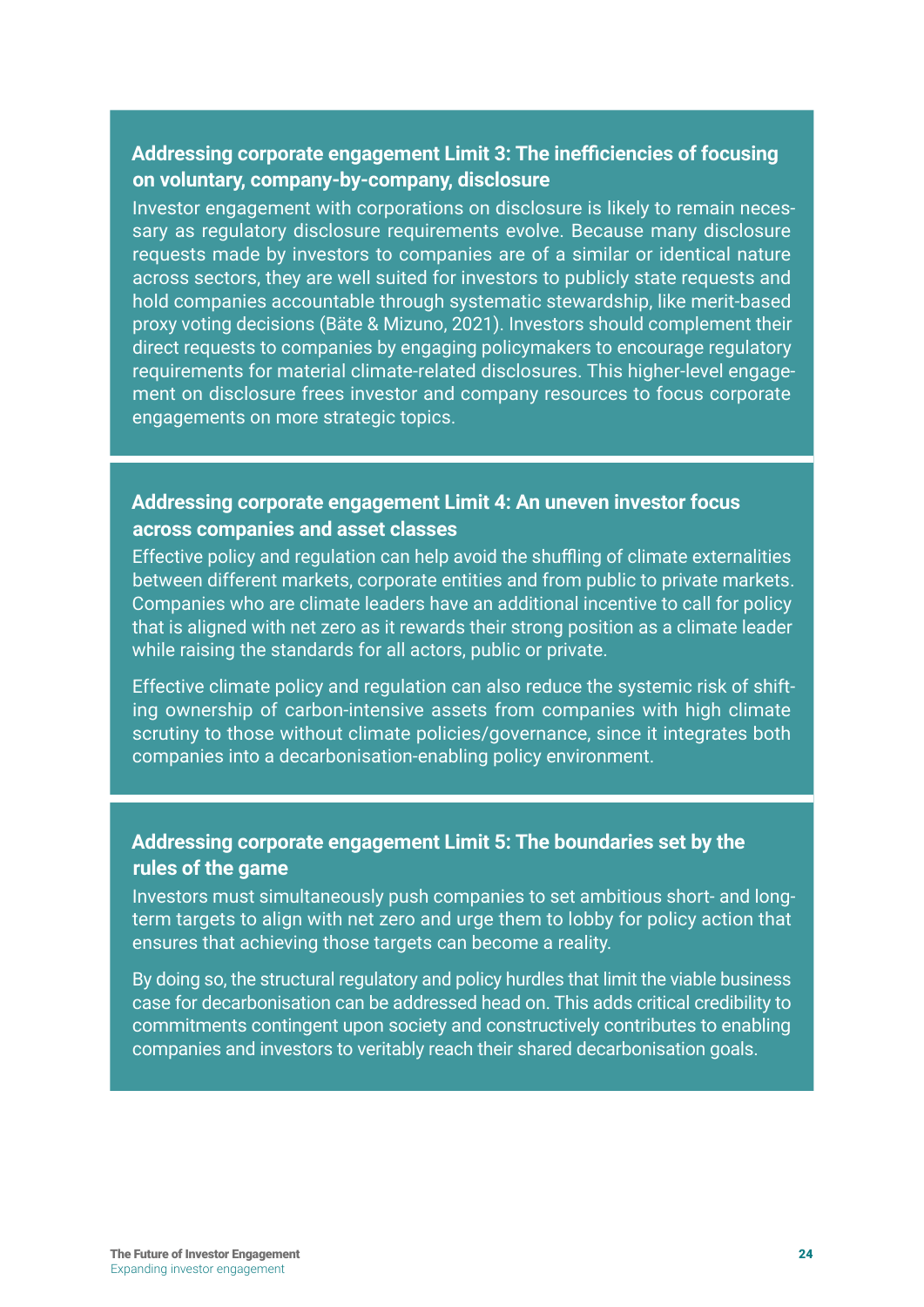Finally, investors should be cautious not to over-state their influence on policy nor their potential to provide solutions to complex multi-stakeholder climate problems. Investors should make clear that they are using their direct and indirect influence in large part to call on policymakers, including civil society experts and stakeholders, to step in to develop and implement smart climate policy.

The resulting policy process needs to be influenced and led by many stakeholders, including, but not limited to, the business community, with key leadership and insights needed from workers, community groups, scientists, academics, and others. Investor policy engagement will be most effective and impactful if it is done in collaboration with broad multi-stakeholder interests (Horntvedt, n.d.). Learning how to effectively partner with diverse groups is a complex, essential and iterative exercise for investors as we seek to change the rules of the game to drive the transition to net zero.

Perhaps most importantly, supporting inclusive policymaking is a pre-condition to ensuring that the decarbonisation transition investors are calling for is just, fair and sufficiently accounts for the social implications of a shifting economy. Without consideration for the social impacts of the transition, investors will soon face understandable pushback from many stakeholders in society whose livelihoods might be negatively affected by the transition.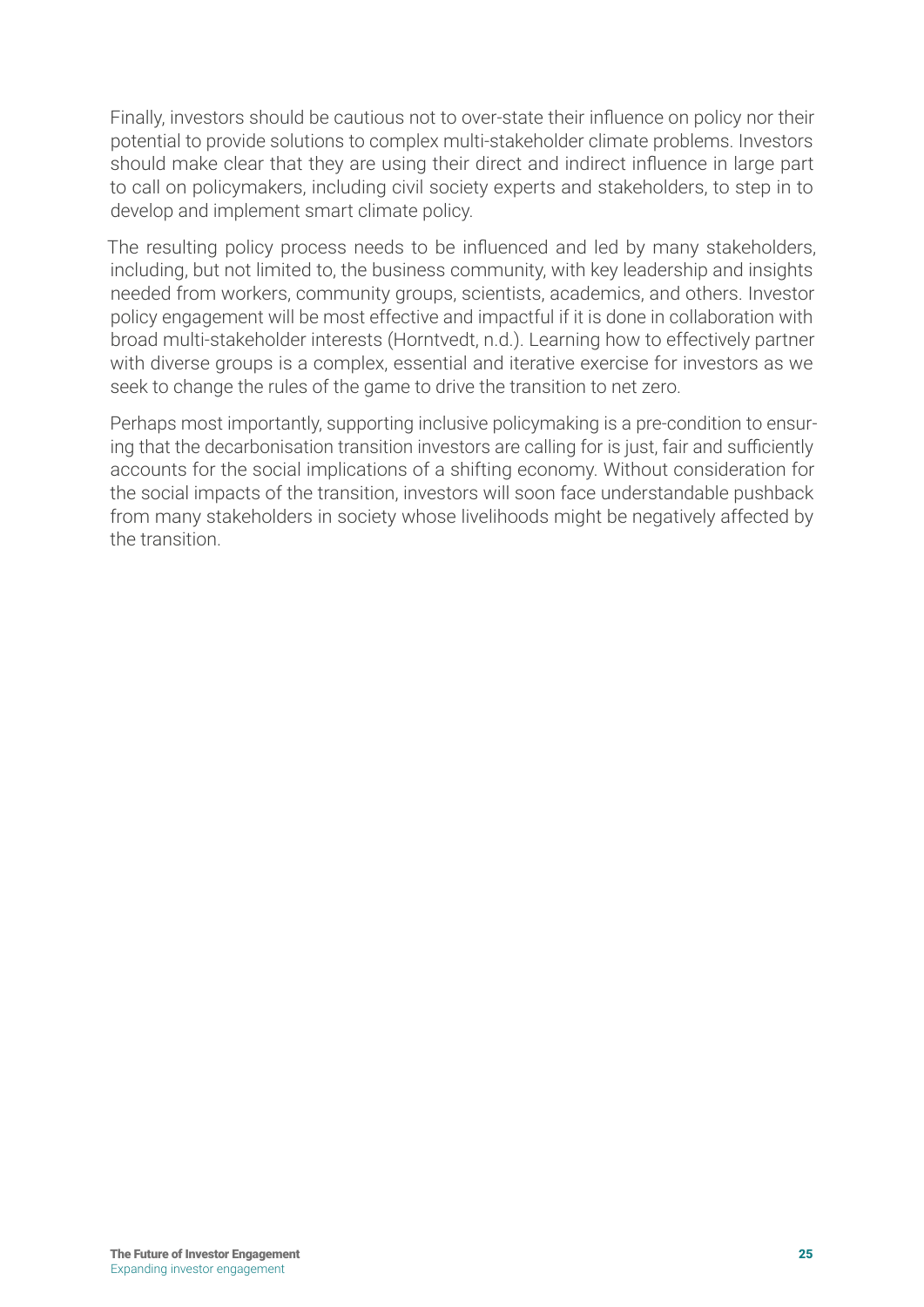## <span id="page-25-0"></span>**3. Opportunities specific to asset owners: Asset manager engagement**

As asset owners and members of the Alliance, one of the most important and impactful engagement opportunities we have is engaging our asset manager partners to support greater climate action and 1.5°C alignment with low/no overshoot. This is true for asset managers investing on our behalf in both public and private markets.

Asset managers choose the companies in our portfolios, conduct corporate engagements, cast votes on directors and climate resolutions on our behalf, and influence the business community through their own policy engagement and public discourse. They also typically have more staff, resources, and analytical insights for stewardship activities within their organisations than asset owners. Although individual asset managers may have different business models and investment strategies, they are—as a whole one of the most active participants in the investor engagement ecosystem. Asset owners have a responsibility to pick those managers that best align their actions with asset owners' long-term interests, including climate change mitigation.

We welcome the Net Zero Asset Managers Initiative and look forward to collaborating with the group on our shared objectives. However, net-zero commitments alone are not enough. To meet their 2050 commitments, asset managers must act now as influencers of the real economy through all three streams of corporate, sector/value chain, and policy engagement to support the net-zero goals of their asset owner clients.

### **a. Asset owner action to increase asset manager ambition and accountability**

Asset owners must increase their efforts to ensure that asset managers understand and properly represent the systemic and long-term interests of their asset owner clients. In the current system, there is not a natural alignment of time horizons or scope between asset owners and managers for systemic issues like climate change (Freshfields Bruckhaus Deringer, 2021). Properly representing the long-term interests of asset owners is only achieved when asset managers address climate change throughout their entire organisation's investment and stewardship activities. As such, it is insufficient for asset managers to offer climate products and strategies to some customers, while maintaining stewardship actions or funding activities in other areas of the business that slow or obstruct the transition.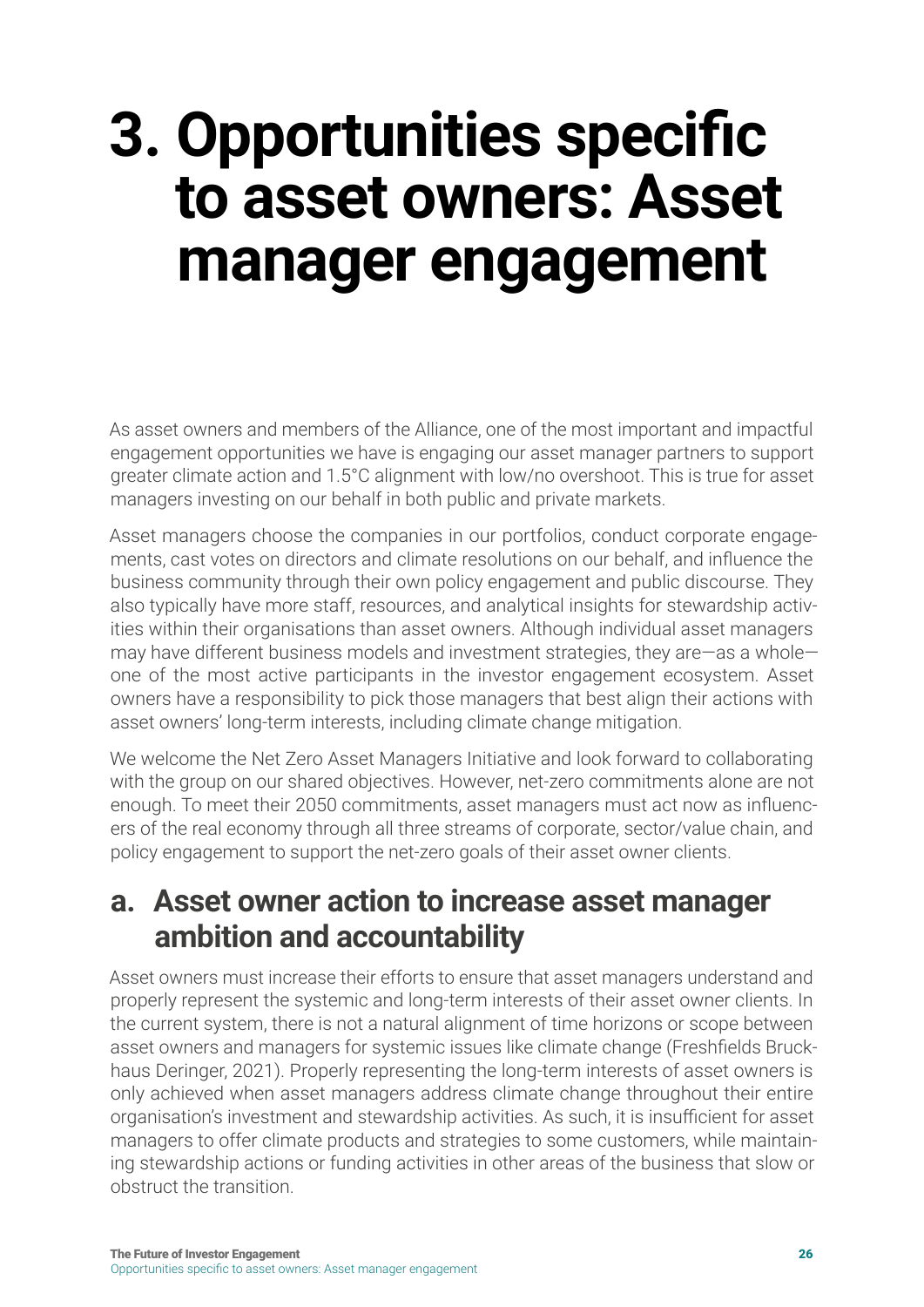Therefore, to achieve alignment with their long-term climate goals, asset owners must push for stewardship activities by asset managers that expand beyond the direct and idiosyncratic lever of corporate engagement. This will include adapting certain foundations of traditional asset owner-asset manager relationships. One example is for asset owners to challenge alpha's primacy as a performance measure against benchmarks. As we pointed out in the article *Asset Owners Must Demand Bold Climate Action From Asset Managers*, pursuing alpha should not be prioritised in a silo that ignores the potential impact of market beta on asset owner returns (Peura & Barnett, 2021). This approach not only serves to increase investor welfare—but societal welfare too—while reframing investors' understanding of how they operationalize their actions to steward their longterm interests (Gordon, 2021).

To emphasise the seriousness and importance of this alignment of interests, asset owners should evaluate the strength of asset managers' systematic stewardship efforts related to climate and integrate that evaluation into their ongoing selection, appointment, and monitoring (SAM) processes. This evaluation of asset managers should seek to look beyond an asset manager's public commitments and evaluate the strength and robustness of actions being taken to drive decarbonisation in the real economy.

#### **Case Study: Alliance Principles for Engaging on Alignment with Asset Manager Proxy Voting**

One opportunity for effective asset manager engagement is ensuring alignment with climate-related proxy voting expectations. In April 2021, the Alliance published a working paper titled *Elevating Climate Diligence on Proxy Voting Approaches: A Foundation for Asset Owner Engagement of Asset Managers*.

This document outlines a foundation for assessing and engaging asset managers on climate-related proxy voting. The Alliance organized these principles in four themes: governance, interest alignment, merit-based evaluation, and transparency. Of particular importance is the expectation for merit-based evaluation of climate proposals, wherein "voting guidance states general (or specific where possible) evaluation criteria used when considering common topics of Climate Votes" (2021, p.5). Clear public voting policies for these proposals avoids the opaque process of asset managers basing voting decisions on private conversations with companies or case-by-case evaluation of proposals with unclear criteria. These transparent principles also help asset owners to assess alignment between asset manager voting practices and asset owner long-term interests. These clear, accountable, and transparent criteria should also be used for director votes and votes on transition plans.

These principles were designed in collaboration with professionals within the Alliance who are responsible for asset manager oversight to ensure that they could be easily integrated into the ongoing SAM processes of asset owners.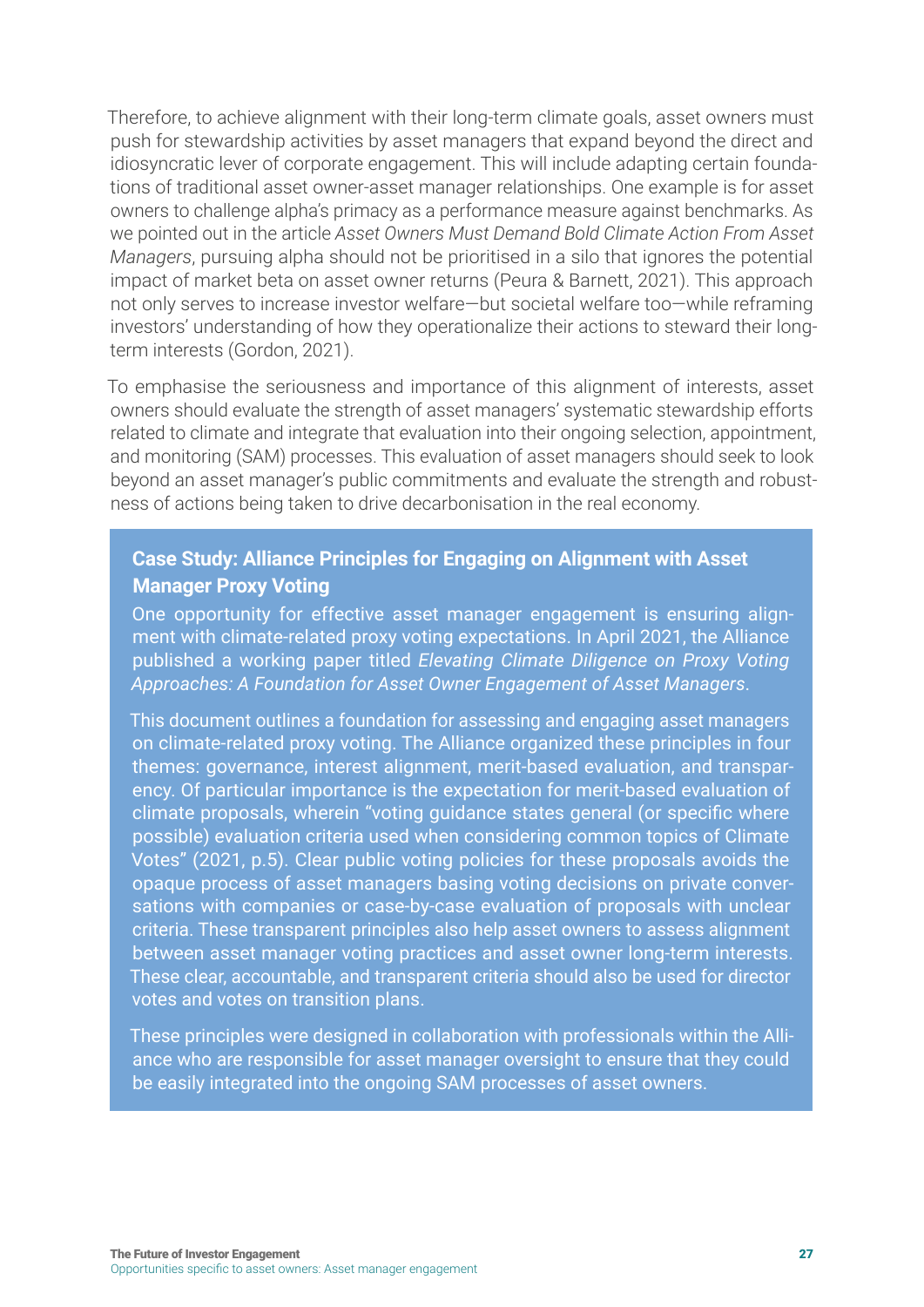### <span id="page-27-0"></span>**b. Encouraging asset managers to think systemically on our behalf**

Asset managers have a unique role in many of the systemic issues outlined throughout this paper. Asset managers often have long-standing and strong relationships with companies in their portfolios and hold more concentrated positions in companies than their asset owner clients. This gives clear weight and influence to any messaging that asset managers deliver to companies on the need to manage systemic risks.

Asset managers' participation in sector/value chain engagements can provide unique insights into broader economic trends and potential policy developments. These insights can in turn influence financial flows, if they inform the manager's capital market assumptions. Furthermore, in managing climate risk on behalf of their asset owner clients, asset managers know first-hand the important need for transparency and quality of the data used to make forecasts about the future and can bring these examples into public discourse to support calls for better mandatory disclosure.

Lastly, asset managers must serve an important role in influencing the rules of the game. Through thought leadership, public discourse, and policy engagement, asset managers can help encourage the development of the policy frameworks and economic incentives that are needed to catalyse the systemic shifts that would limit warming to 1.5°C. Asset owners must set the tone in public discourse by asserting that strong policy engagement is an expected part of their managers' fiduciary role. If the rules of the game inhibit the net-zero ambitions of an asset owner, and if their asset managers are unwilling to act to change the rules of the game, then asset owners should communicate that their best interests are not being authentically represented, including by changing mandates if necessary.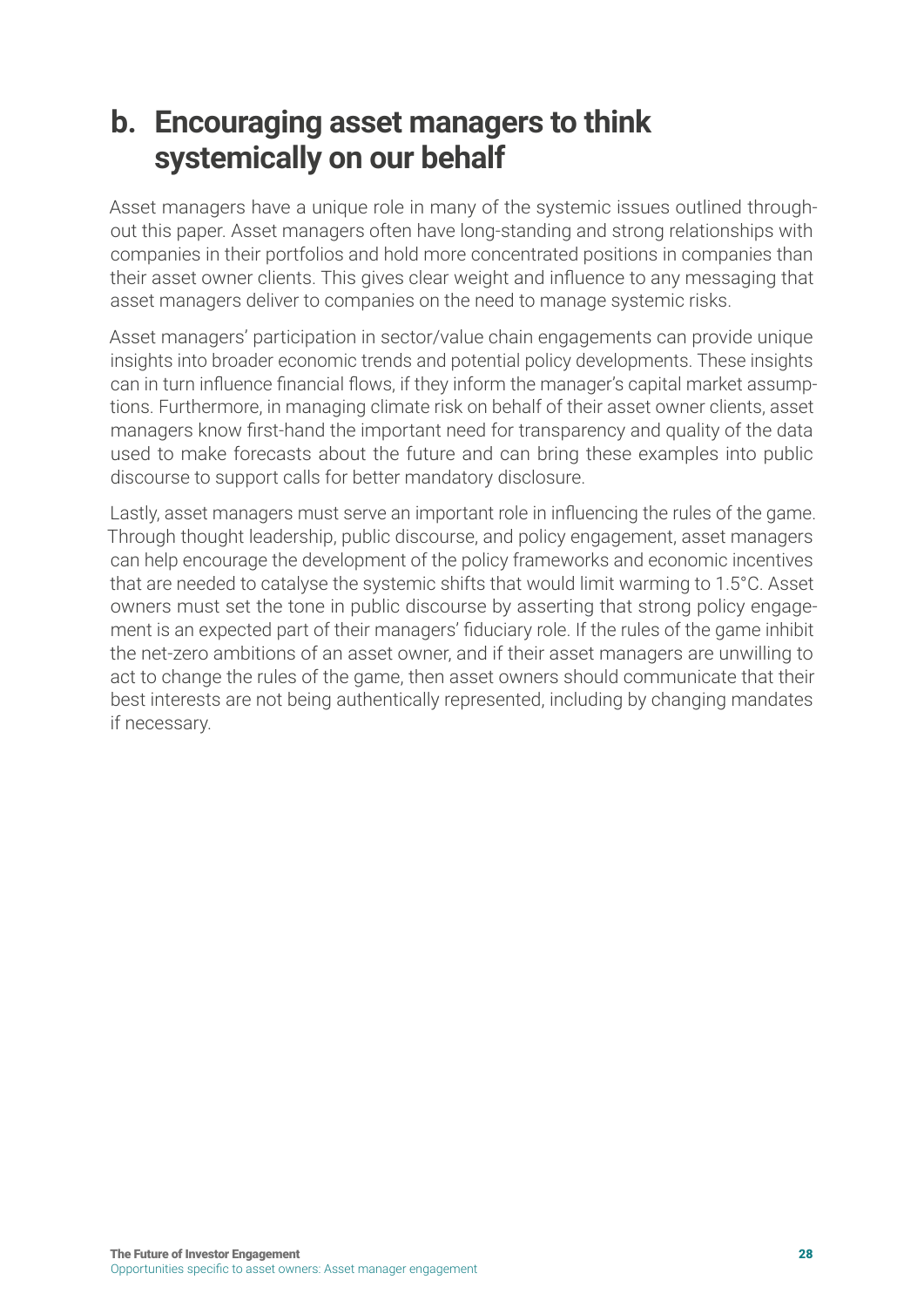## <span id="page-28-0"></span>**4. Conclusion**

Dramatic systemic shifts in the economy are necessary to preserve global warming below 1.5°C. Stabilising the climate is not possible without the support and involvement of a wide breadth of stakeholders.

As stated throughout this paper, investors can support climate action by using their influence, convening power, and engagement resources to steward their portfolios to net zero in a way that helps lead to a 1.5°C-aligned future. This is necessary not just to protect against financial risks to investment portfolios, but existential risks to asset owners' core businesses.

More resources and best practice examples are needed to move work on systematic stewardship forward. Examples include additional sector/value chain engagement streams, further development of investors' sector-specific expertise to facilitate engagement on policy, and additional guidance for asset owner engagement of asset managers to align long-term interests with portfolio management.

Investors also need to elevate their focus on engagement strategies in emerging and developing economies (EMDEs). The Paris Agreement accept that EMDEs will require an accelerated roll-out of technology and finance to meet their Nationally Determined Contributions (NDCs). Systematic engagement, advocated for in this paper, must therefore have an international lens. Investors in G7 and G20 countries have the unique responsibility to advocate for helping unlock the large-scale financial and technical rollout needed to support EMDEs.

Investors adopting the more novel engagement streams described throughout this paper will require the build-out of different resources within stewardship teams and a willingness within organisations to complement their status quo engagement approach with less familiar strategies. Investors should navigate the uncertainties associated with the iterative evolution in strategy by operating as transparently as possible. This could include consulting with technical experts to inform sectoral engagement or reaching out to civil society stakeholders when pursuing policy engagements. A commitment to active listening, authentic relationship-building, and trusting collaboration will serve investors well.

The work of investor stewardship must drive a financial system that is resilient to systemic risk, while also better serving the collective interests of asset owners, the business community, and humanity in general. To do this, the financial sector stewardship activities must contribute more to mitigating real world systemic risks from climate change. This includes a vision of a just transition to a 1.5°C-aligned future that leads to greater stability, equity, and prosperity. Making this vision a reality will not be easy, but it is necessary.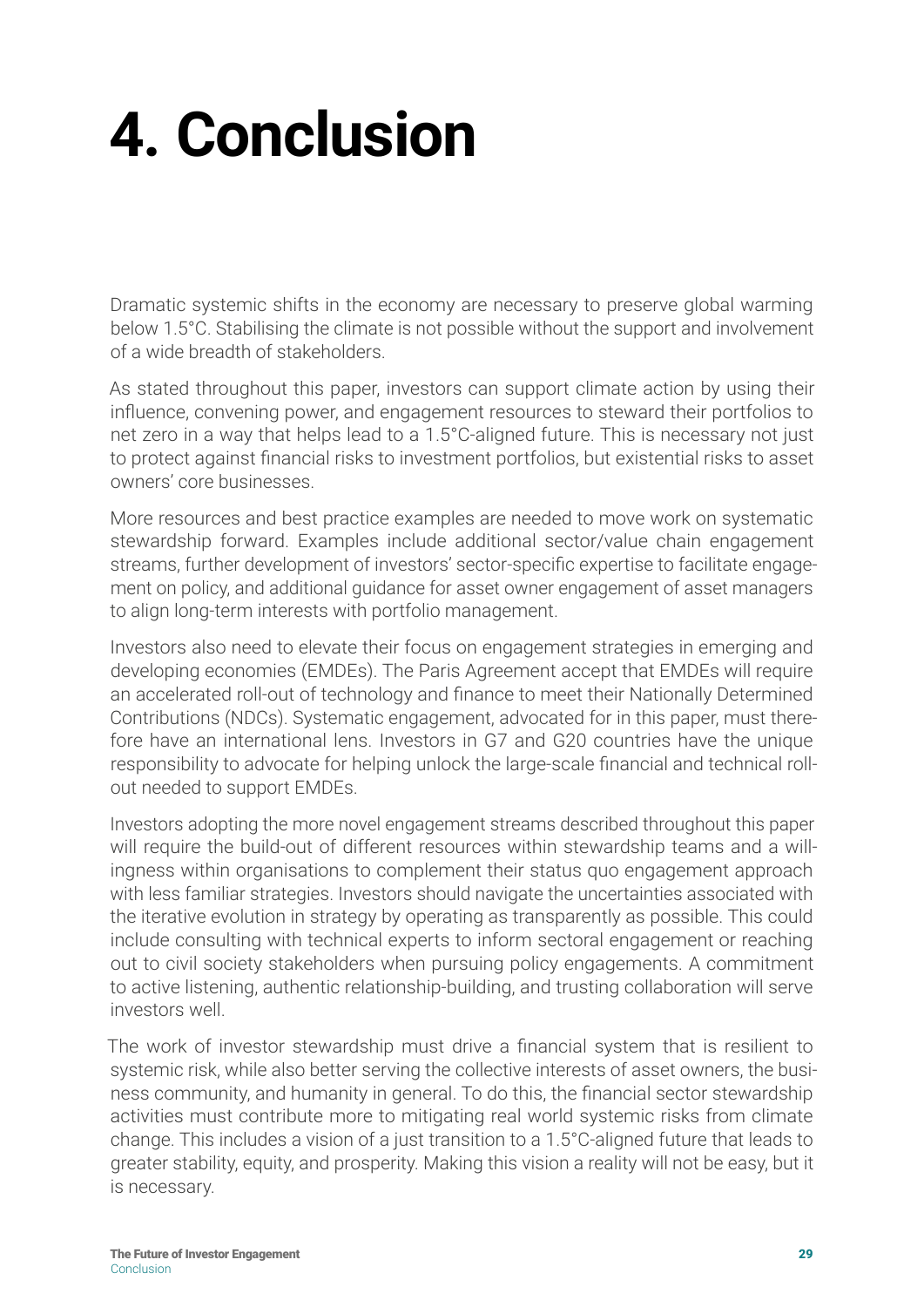# <span id="page-29-0"></span>**5. Bibliography**

Allen, D. (2021, March 17). Collabo*ration to Decarbonize Heavy Industry.* The Santa Barbara Independent. [independent.com/2021/03/18/collaboration-to-decarbon](https://www.independent.com/2021/03/18/collaboration-to-decarbonize-heavy-industry/)[ize-heavy-industry/](https://www.independent.com/2021/03/18/collaboration-to-decarbonize-heavy-industry/)

Austin, D. (2021). *Market-led sustainability is a 'fix that fails'... but it may have been the necessary 'defence at first depth.'* Both Brains Required. [bothbrainsrequired.com/wp-con](https://bothbrainsrequired.com/wp-content/uploads/2021/10/2021-10-21-Market-led-Sustainability-is-a-Fix-that-Fails-Final.pdf)[tent/uploads/2021/10/2021-10-21-Market-led-Sustainability-is-a-Fix-that-Fails-Final.pdf](https://bothbrainsrequired.com/wp-content/uploads/2021/10/2021-10-21-Market-led-Sustainability-is-a-Fix-that-Fails-Final.pdf)

Bäte, O., & Mizuno, H. (2021b, October 6). *It's time to set a global ESG standard for investors.* Fortune. Retrieved February 16, 2022, from [fortune.com/2021/10/06/esg-invest](https://fortune.com/2021/10/06/esg-investing-reporting-standard-cop26-climate-talks/)[ing-reporting-standard-cop26-climate-talks/](https://fortune.com/2021/10/06/esg-investing-reporting-standard-cop26-climate-talks/)

Belsom, T., Chandler, P., Horne, C., & Barron, T. (2021, February 19). *An introduction to responsible investment: stewardship.* PRI. Retrieved February 16, 2022, from [unpri.](https://www.unpri.org/an-introduction-to-responsible-investment/an-introduction-to-responsible-investment-stewardship/7228.article) [org/an-introduction-to-responsible-investment/an-introduction-to-responsible-invest](https://www.unpri.org/an-introduction-to-responsible-investment/an-introduction-to-responsible-investment-stewardship/7228.article)[ment-stewardship/7228.article](https://www.unpri.org/an-introduction-to-responsible-investment/an-introduction-to-responsible-investment-stewardship/7228.article)

Ceres, Environmental Defense Fund, & KKS Advisors. (2019). *The role of investors in supporting better corporate ESG performance: Influence strategies for sustainable and Long-Term value creation*. Meridian Institute. [ceres.org/sites/default/files/](https://www.ceres.org/sites/default/files/reports/2019-04/Investor_Influence_report.pdf) [reports/2019-04/Investor\\_Influence\\_report.pdf](https://www.ceres.org/sites/default/files/reports/2019-04/Investor_Influence_report.pdf)

Ceres. (2020, July 16). *As U.S. rebuilds economy, companies urged to align lobbying withscience-based climate action* [Press release]. [ceres.org/news-center/press-releases/](ceres.org/news-center/press-releases/us-rebuilds-economy-companies-urged-align-lobbying-science-based-climate) [us-](ceres.org/news-center/press-releases/us-rebuilds-economy-companies-urged-align-lobbying-science-based-climate)rebuilds-economy-companies-urged-align-lobbying-science-based-climate

Ceres. (2021, May 12). *Major investors demand ambitious methane regulations in the U.S.* [Press release]. [ceres.org/news-center/press-releases/major-investors-demand-am](https://www.ceres.org/news-center/press-releases/major-investors-demand-ambitious-methane-regulations)[bitious-methane-regulations](https://www.ceres.org/news-center/press-releases/major-investors-demand-ambitious-methane-regulations)

Ceres. (n.d.). *Practicing responsible policy engagement*. [ceres.org/practicingRPE](https://www.ceres.org/practicingRPE)

Climate Action 100+. (2021, August 4). *Blog: Climate Action 100+ zeroes in on industry-wide decarbonisation*. [climateaction100.org/news/blog-climate-action-100-zeroes](https://www.climateaction100.org/news/blog-climate-action-100-zeroes-in-on-industry-wide-decarbonisation/)[in-on-industry-wide-decarbonisation/](https://www.climateaction100.org/news/blog-climate-action-100-zeroes-in-on-industry-wide-decarbonisation/)

Climate Action 100+. (2022, January). *2021 Year in review a progress update*. Climate Action 100+. [climateaction100.org/wp-content/uploads/2022/01/Climate-Action-100-](https://www.climateaction100.org/wp-content/uploads/2022/01/Climate-Action-100-2021-Progress-Update-Final.pdf) [2021-Progress-Update-Final.pdf](https://www.climateaction100.org/wp-content/uploads/2022/01/Climate-Action-100-2021-Progress-Update-Final.pdf)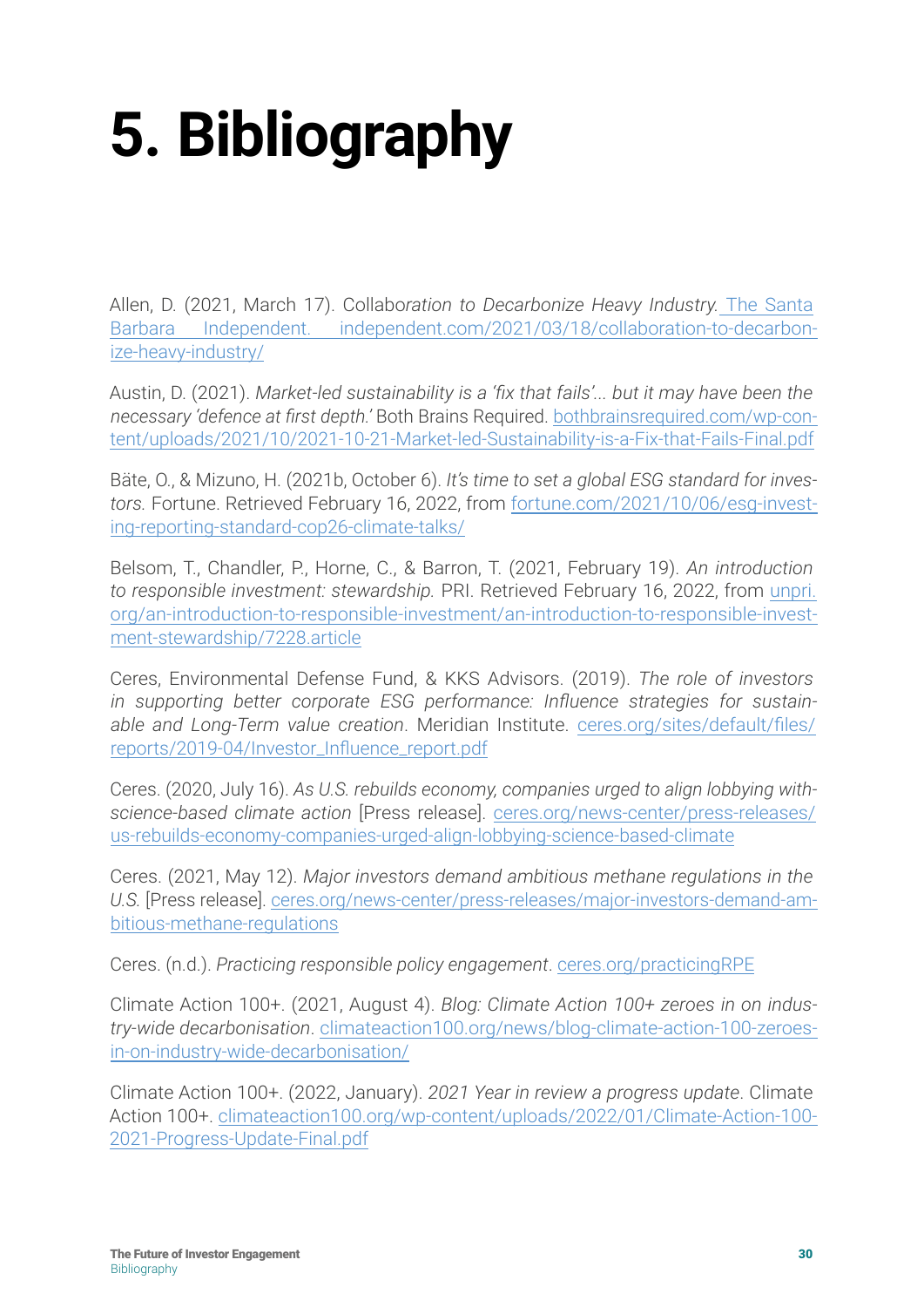Climate Action 100+. (n.d.) *Net-zero company benchmark.* [climateaction100.org/prog](https://www.climateaction100.org/progress/net-zero-company-benchmark/)[ress/net-zero-company-benchmark/](https://www.climateaction100.org/progress/net-zero-company-benchmark/)

Climate Action Tracker. (n.d.) *Glasgow's 2030 credibility gap: net zero's lip service to climate action.* [climateactiontracker.org/publications/glasgows-2030-credibility-gap-net](https://climateactiontracker.org/publications/glasgows-2030-credibility-gap-net-zeros-lip-service-to-climate-action/)[zeros-lip-service-to-climate-action/](https://climateactiontracker.org/publications/glasgows-2030-credibility-gap-net-zeros-lip-service-to-climate-action/)

The Global Standard (n.d.). *Responsible climate lobbying.* [climate-lobbying.com/](https://climate-lobbying.com/)

Eccles, R., & Klimenko, S. (2019, May 1). Shareholders are getting serious about sustainability. *Harvard Business Review*, *May–June 2019* (pp.106–116). [hbr.org/2019/05/the-in](https://hbr.org/2019/05/the-investor-revolution)[vestor-revolution](https://hbr.org/2019/05/the-investor-revolution)

 Eccles, R., Mooij, S., & Stroehle, J. (2021, June 14). Four strategies for effective engagement. Why the nature of investor-corporate discussion is key for successful outcomes. *Responsible Investor*. [responsible-investor.com/four-strategies-for-effec](https://www.responsible-investor.com/four-strategies-for-effective-engagement/)[tive-engagement/](https://www.responsible-investor.com/four-strategies-for-effective-engagement/)

Fickling, D. (2022, January 5). *Why private equity won't be the savior of fossil fuels*. Bloomberg. [bloomberg.com/opinion/articles/2022-01-05/why-private-equity-won-t-be](https://www.bloomberg.com/opinion/articles/2022-01-05/why-private-equity-won-t-be-the-savior-of-fossil-fuels)[the-savior-of-fossil-fuels](https://www.bloomberg.com/opinion/articles/2022-01-05/why-private-equity-won-t-be-the-savior-of-fossil-fuels)

Flammer, C., W. Toffel, M., & Viswanathan, K. (2021, April 22). Shareholders are pressing for climate risk Disclosures. That's good for Everyone. *Harvard Business Review*. [hbr.](https://hbr.org/2021/04/shareholders-are-pressing-for-climate-risk-disclosures-that’s-good-for-everyone) [org/2021/04/shareholders-are-pressing-for-climate-risk-disclosures-that's-good-for-ev](https://hbr.org/2021/04/shareholders-are-pressing-for-climate-risk-disclosures-that’s-good-for-everyone)[eryone](https://hbr.org/2021/04/shareholders-are-pressing-for-climate-risk-disclosures-that’s-good-for-everyone)

Freshfields Bruckhaus Deringer. (2021). *A legal framework for impact - sustainability impact in investor decision making.* Principles for Responsible Investment. [unpri.org/](https://www.unpri.org/download?ac=13902) [download?ac=13902](https://www.unpri.org/download?ac=13902)

Gardiner, D., & Lazuen, J. (2021, August). *Global sector strategies: Investor interventions to accelerate net zero steel*. Climate Action 100+. [climateaction100.org/wp-](climateaction100.org/wp-content/uploads/2021/08/Global-Sector-Strategy-Steel-IIGCC-Aug-21.pdf)content/ uploads/2021/08/Global-Sector-Strategy-Steel-IIGCC-Aug-21.pdf

Giachino, A., & Mehta-Neugebauer, R. (2021, October). Giachino *the climate crisis: The risks of a shadowy industry's massive exposure to oil, gas and coal*. Private Equity Stakeholder Project. [pestakeholder.org/wp-content/uploads/2021/10/PESP\\_SpecialReport\\_](https://pestakeholder.org/wp-content/uploads/2021/10/PESP_SpecialReport_ClimateCrisis_Oct2021_Final.pdf) [ClimateCrisis\\_Oct2021\\_Final.pdf](https://pestakeholder.org/wp-content/uploads/2021/10/PESP_SpecialReport_ClimateCrisis_Oct2021_Final.pdf)

Glasgow Financial Alliance for Net Zero. (2021). *Act Now. Financial leaders urge more climate action from the G20*. [assets.bbhub.io/company/sites/63/2021/10/GFANZ-call](https://www.assets.bbhub.io/company/sites/63/2021/10/GFANZ-call-to-action.pdf)[to-action.pdf](https://www.assets.bbhub.io/company/sites/63/2021/10/GFANZ-call-to-action.pdf)

Gordon, J. N., *Systematic Stewardship* (January 24, 2022). Journal of Corporation Law, 2022 (Forthcoming), European Corporate Governance Institute – Law Working Paper No. 566/2021, Columbia Law and Economics (Working Paper No. 640). Available at SSRN: [ssrn.com/abstract=3782814](http://www.ssrn.com/abstract=3782814) or [dx.doi.org/10.2139/ssrn.3782814](http://www.dx.doi.org/10.2139/ssrn.3782814)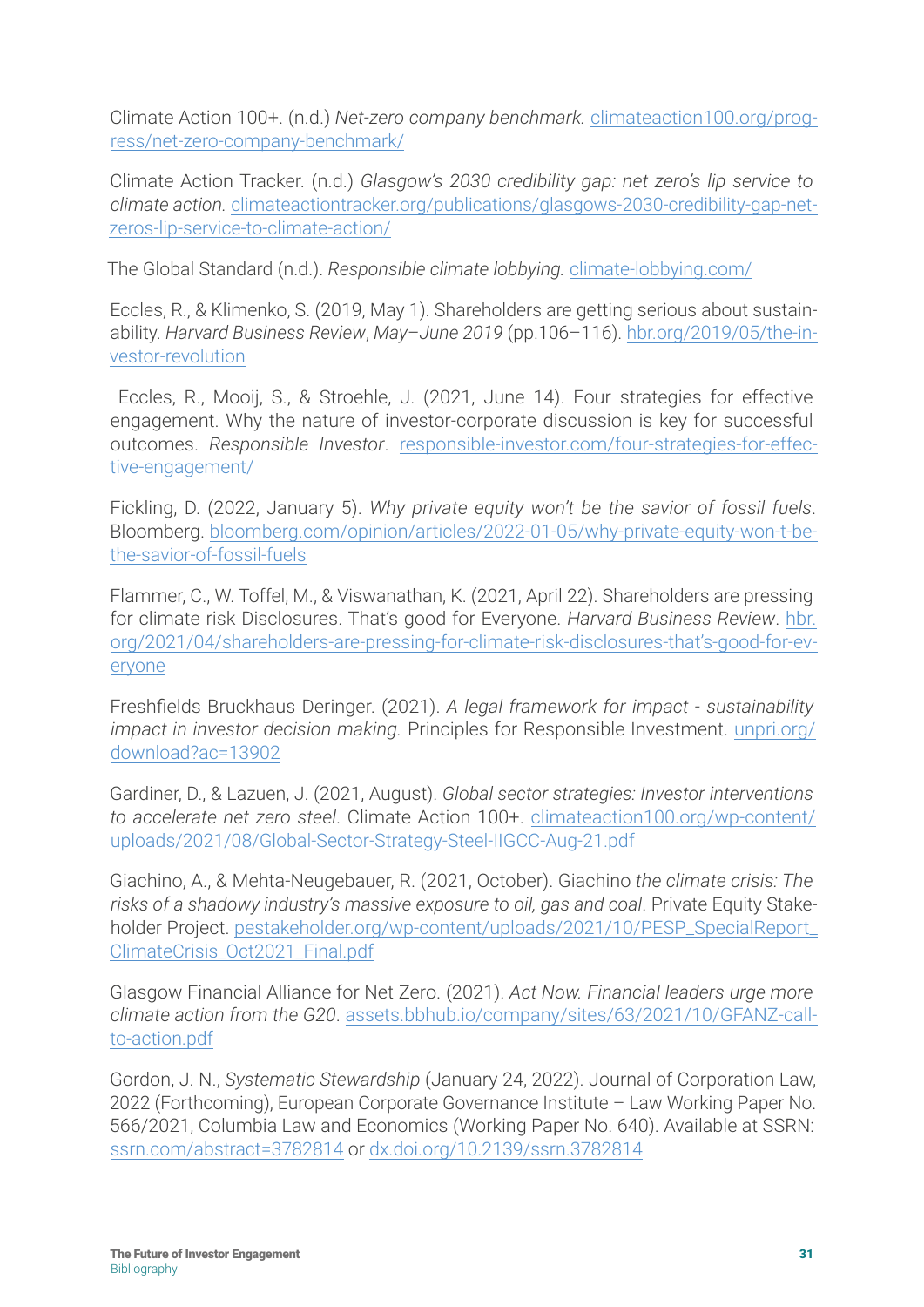Henisz, W., & Nuttall, R. (2019, November). Five ways that ESG creates value. McKinsey Quarterly. [mckinsey.com/~/media/McKinsey/Business%20Functions/Strategy%20](https://www.mckinsey.com/~/media/McKinsey/Business%20Functions/Strategy%20and%20Corporate%20Finance/Our%20Insights/Five%20ways%20that%20ESG%20creates%20value/Five-ways-that-ESG-creates-value.ashx) [and%20Corporate%20Finance/Our%20Insights/Five%20ways%20that%20ESG%20](https://www.mckinsey.com/~/media/McKinsey/Business%20Functions/Strategy%20and%20Corporate%20Finance/Our%20Insights/Five%20ways%20that%20ESG%20creates%20value/Five-ways-that-ESG-creates-value.ashx) [creates%20value/Five-ways-that-ESG-creates-value.ashx](https://www.mckinsey.com/~/media/McKinsey/Business%20Functions/Strategy%20and%20Corporate%20Finance/Our%20Insights/Five%20ways%20that%20ESG%20creates%20value/Five-ways-that-ESG-creates-value.ashx)

Horntvedt, J. (n.d.). *Five reasons to involve others in public decisions.* University of Minnesota Extension. [extension.umn.edu/public-engagement-strategies/five-rea](extension.umn.edu/public-engagement-strategies/five-reasons-involve-others-public-decisions#:%7E:text=Engaging%20the%20public%20as%20decisions,work%20for%20the%20common%20good)[sons-involve-others-public-d](extension.umn.edu/public-engagement-strategies/five-reasons-involve-others-public-decisions#:%7E:text=Engaging%20the%20public%20as%20decisions,work%20for%20the%20common%20good)ecisions#:%7E:text=Engaging%20the%20public%20as%20 decisions,work%20for%20the%20common%20good

Inevitable Policy Response Consortium. (2021, March). *Executive summary: inevitable policy response 2021 policy forecast*. Principles for Responsible Investment. [unpri.org/](https://www.unpri.org/download?ac=12950) [download?ac=12950](https://www.unpri.org/download?ac=12950)

Intergovernmental Panel on Climate Change. (2021, August). *Climate change widespread, rapid, and Intensifying- IPCC*. [ipcc.ch/2021/08/09/ar6-wg1-20210809-pr/](https://www.ipcc.ch/2021/08/09/ar6-wg1-20210809-pr/) Johnson, K. (2021, June 16).

Laidlaw, J. (2021, August 3). *New EU ESG disclosure rules to recast sustainable investment landscape*. S&P Global. [spglobal.com/esg/insights/new-eu-esg-disclo](https://www.spglobal.com/esg/insights/new-eu-esg-disclosure-rules-to-recast-sustainable-investment-landscape)[sure-rules-to-recast-sustainable-investment-landscape](https://www.spglobal.com/esg/insights/new-eu-esg-disclosure-rules-to-recast-sustainable-investment-landscape)

Latham, M. (2021, June 28). *PE industry still lags on ESG and diversity, report finds*. Private Equity News. [penews.com/articles/despite-progress-pe-industry-still-lags-on](https://www.penews.com/articles/despite-progress-pe-industry-still-lags-on-esg-and-diversity-20210628)[esg-and-diversity-20210628](https://www.penews.com/articles/despite-progress-pe-industry-still-lags-on-esg-and-diversity-20210628)

Margolick, M., & Russell, D. (2001, November). *Corporate greenhouse gas reduction targets*. Global Change Strategies International, Inc. [greenbiz.com/sites/default/files/](https://www.greenbiz.com/sites/default/files/document/O16F21776.pdf) [document/O16F21776.pdf](https://www.greenbiz.com/sites/default/files/document/O16F21776.pdf)

McNeil, D., & Tang, M. (2021, May). *Shifting ownership patterns of fossil fuel assets and decarbonisation*. Sustainable Fitch. [sustainablefitch.com/insights/shifting-owner](https://www.sustainablefitch.com/insights/shifting-ownership-patterns-of-fossil-fuel-assets-decarbonisation)[ship-patterns-of-fossil-fuel-assets-decarbonisation](https://www.sustainablefitch.com/insights/shifting-ownership-patterns-of-fossil-fuel-assets-decarbonisation)

Peura, P., & Barnett, J. (2021, August 17). *Asset owners must demand bold climate action from asset managers.* Responsible Investor. [responsible-investor.com/articles/asset](https://www.responsible-investor.com/articles/asset-owners-must-demand-bold-climate-action-from-asset-managers)[owners-must-demand-bold-climate-action-from-asset-managers](https://www.responsible-investor.com/articles/asset-owners-must-demand-bold-climate-action-from-asset-managers)

Peres Da Costa, S., & Chandler, P. (2019, November). *Active ownership 2.0: The evolution stewardship urgently needs.* The Principles for Responsible Investment. [unpri.org/down](https://www.unpri.org/download?ac=9721)[load?ac=9721](https://www.unpri.org/download?ac=9721)

Pisani, B. (2021, July 28). *SEC Chair Gensler says investors want mandatory disclosure on climate risks*. CNBC. [cnbc.com/2021/07/28/sec-chair-gensler-says-investors-want-man](https://www.cnbc.com/2021/07/28/sec-chair-gensler-says-investors-want-mandatory-disclosure-on-climate-risks.html)[datory-disclosure-on-climate-risks.html](https://www.cnbc.com/2021/07/28/sec-chair-gensler-says-investors-want-mandatory-disclosure-on-climate-risks.html)

Reuters (2021, June 16). *Analysis: Investors ask U.S. SEC for more ESG disclosures as companies resist*. [reuters.com/business/sustainable-business/investors-ask-us-sec](https://www.reuters.com/business/sustainable-business/investors-ask-us-sec-more-esg-disclosures-companies-resist-2021-06-16/)[more-esg-disclosures-companies-resist-2021-06-16/](https://www.reuters.com/business/sustainable-business/investors-ask-us-sec-more-esg-disclosures-companies-resist-2021-06-16/)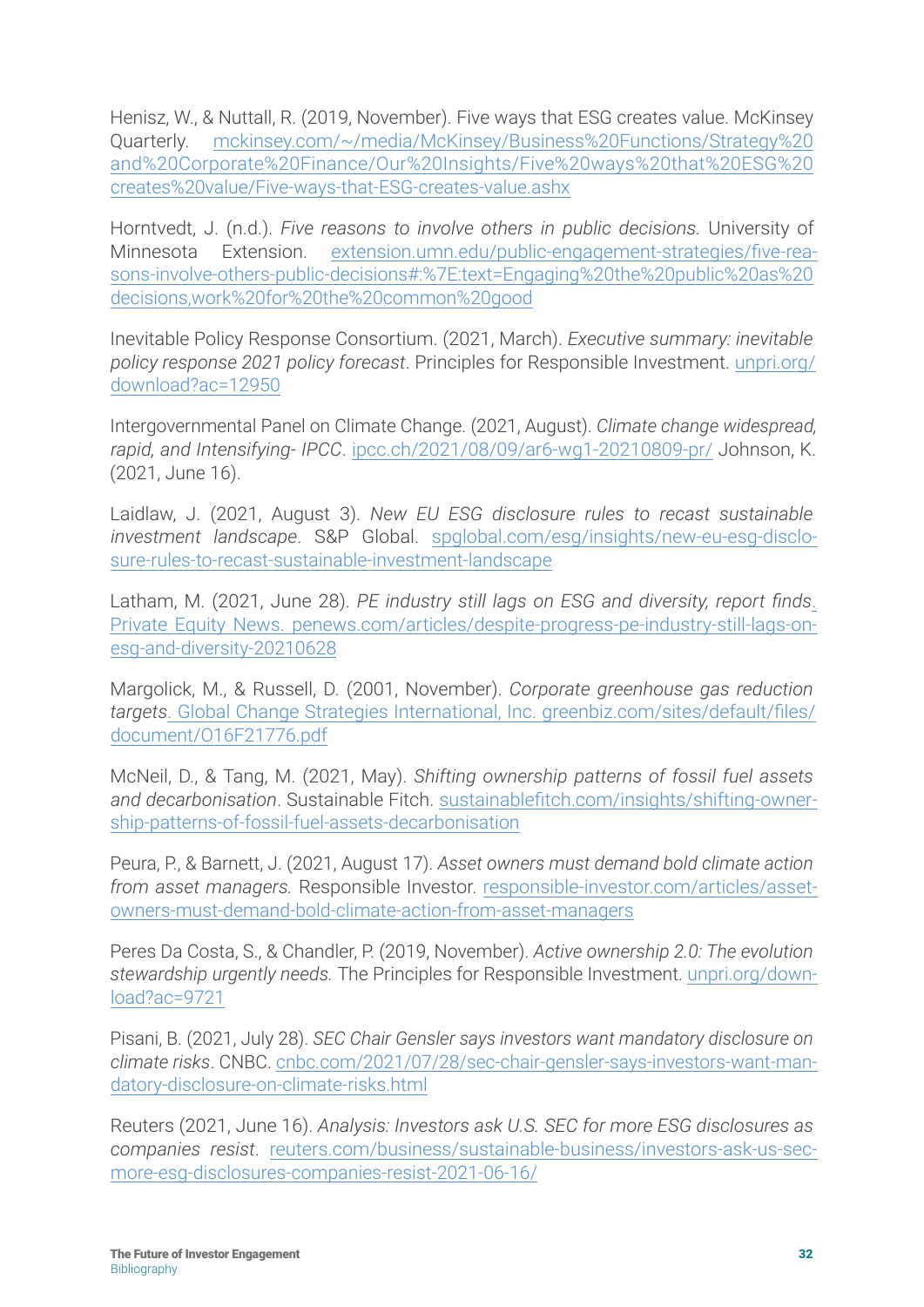Robinson-Tilett, S. (2021, March 30). *The CEO's perspective: 'Surely it's more responsible to tell the truth than to come up with Net Zero claims.'* Responsible Investor. [responsi](https://www.responsible-investor.com/articles/the-ceo-s-perspective-surely-it-s-more-responsible-to-tell-the-truth-than-to-come-up-with-net-zero-claims)[ble-investor.com/articles/the-ceo-s-perspective-surely-it-s-more-responsible-to-tell-the](https://www.responsible-investor.com/articles/the-ceo-s-perspective-surely-it-s-more-responsible-to-tell-the-truth-than-to-come-up-with-net-zero-claims)[truth-than-to-come-up-with-net-zero-claims](https://www.responsible-investor.com/articles/the-ceo-s-perspective-surely-it-s-more-responsible-to-tell-the-truth-than-to-come-up-with-net-zero-claims)

The Church of England. (2022) *The investor mining and tailings safety initiative*. [chur](https://www.churchofengland.org/about/leadership-and-governance/church-england-pensions-board/pensions-board-investments/investor-1)[chofengland.org/about/leadership-and-governance/church-england-pensions-board/](https://www.churchofengland.org/about/leadership-and-governance/church-england-pensions-board/pensions-board-investments/investor-1) [pensions-board-investments/investor-1](https://www.churchofengland.org/about/leadership-and-governance/church-england-pensions-board/pensions-board-investments/investor-1)

The Investor Agenda. (2021, September 14). *587 investors managing \$46 trillion in assets urge governments to undertake five priority actions to accelerate climate investment before COP26* [Press release]. [theinvestoragenda.org/wp-content/](https://theinvestoragenda.org/wp-content/uploads/2021/09/2021-Global-Investor-Statement-to-Governments-on-the-Climate-Crisis.pdf) [uploads/2021/09/2021-Global-Investor-Statement-to-Governments-on-the-Climate-Cri](https://theinvestoragenda.org/wp-content/uploads/2021/09/2021-Global-Investor-Statement-to-Governments-on-the-Climate-Crisis.pdf)[sis.pdf](https://theinvestoragenda.org/wp-content/uploads/2021/09/2021-Global-Investor-Statement-to-Governments-on-the-Climate-Crisis.pdf)

Trudeau, J. (2021, December 16). Minister of Environment and Climate Change Mandate Letter. Government of Canada. [pm.gc.ca/en/mandate-letters/2021/12/16/minister-en](https://pm.gc.ca/en/mandate-letters/2021/12/16/minister-environment-and-climate-change-mandate-letter)[vironment-and-climate-change-mandate-letter](https://pm.gc.ca/en/mandate-letters/2021/12/16/minister-environment-and-climate-change-mandate-letter)

U.N.-convened Net-Zero Asset Owner Alliance. (2020a, June). *Net-zero asset owner alliance: Statement on the EU's non-financial reporting directive consultation.* United Nations Environment Programme Finance Initiative . [unepfi.org/news/industries/investment/](https://www.unepfi.org/news/industries/investment/net-zero-asset-owner-alliance-statement-on-the-eus-non-financial-reporting-directive-consultation/) [net-zero-asset-owner-alliance-statement-on-the-eus-non-financial-reporting-direc](https://www.unepfi.org/news/industries/investment/net-zero-asset-owner-alliance-statement-on-the-eus-non-financial-reporting-directive-consultation/)[tive-consultation/](https://www.unepfi.org/news/industries/investment/net-zero-asset-owner-alliance-statement-on-the-eus-non-financial-reporting-directive-consultation/)

U.N.-convened Net-Zero Asset Owner Alliance. (2020b, July). *Thermal coal position*. United Nations Environment Programme Finance Initiative. [unepfi.org/wordpress/](unepfi.org/wordpress/wp-content/uploads/2020/11/Net-Zero-Asset-Owner-Alliance-Thermal-Coal-Position.pdf
) [wp-c](unepfi.org/wordpress/wp-content/uploads/2020/11/Net-Zero-Asset-Owner-Alliance-Thermal-Coal-Position.pdf
)ontent/uploads/2020/11/Net-Zero-Asset-Owner-Alliance-Thermal-Coal-Position.pdf

U.N.-convened Net-Zero Asset Owner Alliance. (2021a, April). *Elevating climate diligence on proxy voting approaches: A foundation for asset owner engagement of asset managers*. United Nations Environment Programme Finance Initiative. [unepfi.org/wordpress/](https://www.unepfi.org/wordpress/wp-content/uploads/2021/04/16-Elevating-Climate-Diligence-2.pdf) [wp-content/uploads/2021/04/16-Elevating-Climate-Diligence-2.pdf](https://www.unepfi.org/wordpress/wp-content/uploads/2021/04/16-Elevating-Climate-Diligence-2.pdf)

U.N.-convened Net-Zero Asset Owner Alliance. (2021b, July). *Discussion paper on governmental carbon-pricing*. United Nations Environment Programme Finance Initiative. [unepfi.org/wordpress/wp-content/uploads/2021/07/FINAL-AOA-Discussion-pa](https://www.unepfi.org/wordpress/wp-content/uploads/2021/07/FINAL-AOA-Discussion-paper-on-governmental-carbon-pricing.pdf)[per-on-governmental-carbon-pricing.pdf](https://www.unepfi.org/wordpress/wp-content/uploads/2021/07/FINAL-AOA-Discussion-paper-on-governmental-carbon-pricing.pdf)

U.N.-convened Net-Zero Asset Owner Alliance. (2022, January). *Target setting protocol. Second edition*.

United Nations Environment Programme Finance Initiative. [unepfi.org/wordpress/](https://www.unepfi.org/wordpress/wp-content/uploads/2022/01/NZAOA-Target-Setting-Protocol-Second-Edition.pdf) [wp-content/uploads/2022/01/NZAOA-Target-Setting-Protocol-Second-Edition.pdf](https://www.unepfi.org/wordpress/wp-content/uploads/2022/01/NZAOA-Target-Setting-Protocol-Second-Edition.pdf)